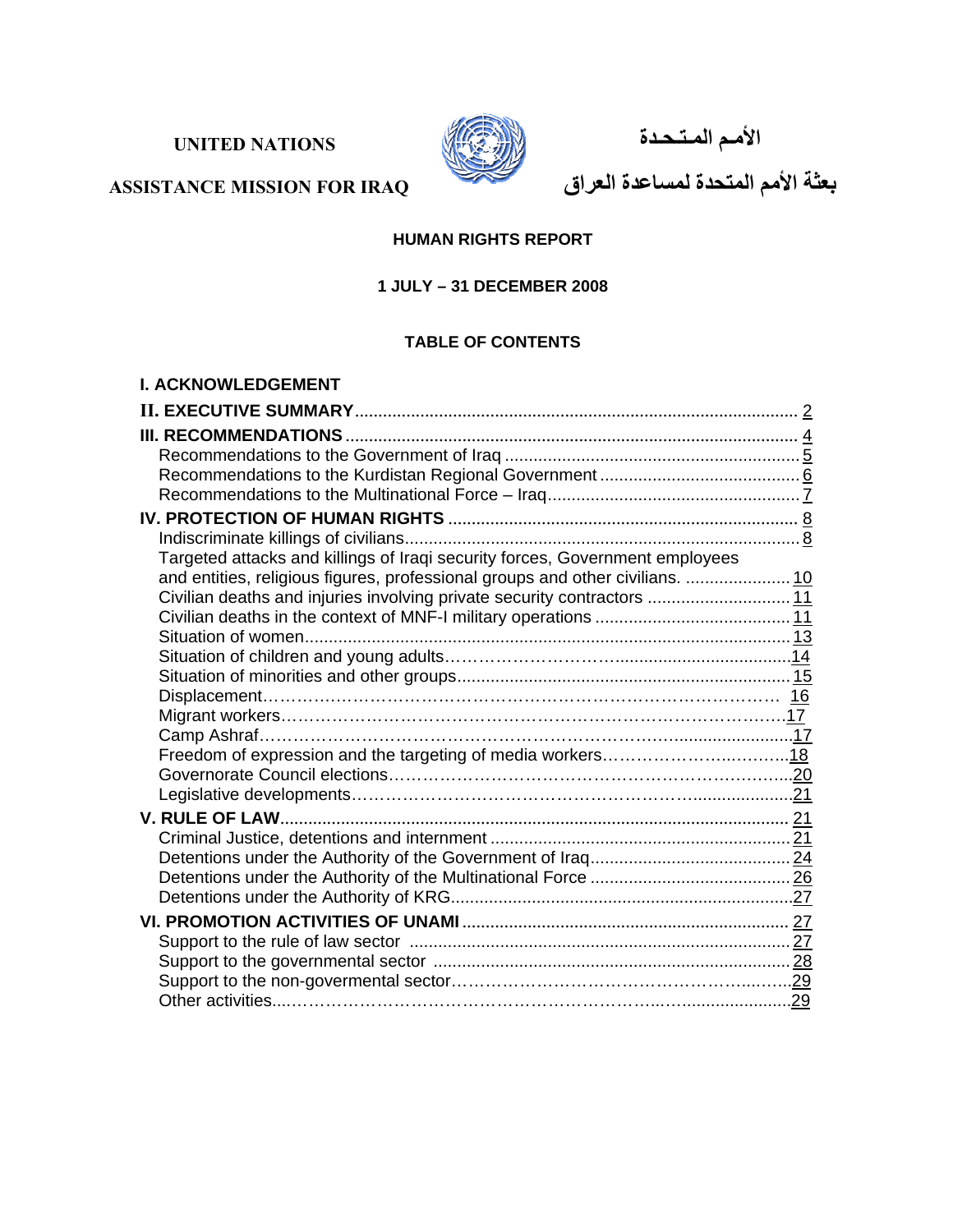### **I ACKNOWLEDGEMENT**

*Following the established practice, this report has been submitted in its drafting stage to the Government of Iraq and partly to the KRG for comments before it is made public. The US and the UK Embassies have also been invited to make comments on the parts of the draft where the two countries were mentioned as members of the MNF-I. All recipient parties were given 15 days for returning their comments. UNAMI expresses its thanks and gratitude to all parties for their cooperation and for their timely replies and feedback. UNAMI is faithfully reproducing all comments as received in the [annex](http://www.uniraq.org/documents/HR_Report_Dec2008_Annex_EN.pdf) to this*  report. This report has been prepared in cooperation with the Office of the United *Nations High Commissioner for Human Rights (OHCHR).* 

### **II EXECUTIVE SUMMARY**

 $\overline{a}$ 

1. The second half of 2008 was characterised by further improvements in the security situation, already noted during the first months of the year, with additional decrease in the number of high-visibility mass-casualty attacks by militias, insurgents and criminal groups. The large scale military offensives in Basra and Sadr City in March and April were followed by smaller targeted operations in Missan, Diyala and Ninawa in July, August and November respectively. In October 2008, the numbers of Iraqi civilians and soldiers from the Multi-National Force - Iraq (MNF-I) killed reached their lowest levels since 2003. For the first time since 2007, the Ministry of Health published the number of civilian casualties in Iraq. According to the Ministry, a total of 6,787 civilians were killed and 20,178 injured in 2008, which illustrates a significant reduction in the number of violent deaths compared to the 34,542 civilians killed and 36,685 injured in  $2006^1$  $2006^1$ .

2. Nonetheless, the United Nations Assistance Mission for Iraq (UNAMI) remains concerned about the overall human rights situation in Iraq since indiscriminate attacks remained a frequent occurrence; the targeted killings of security forces, high ranking officials and civil servants, religious and political leaders, professional groups such as journalists, educators, medical doctors, judges and lawyers and other civilians continued at a high rate, as did criminal abductions for ransom. The reporting period was also characterised by the attacks against minority leaders and the large displacement of over 12,000 Christians from Mosul in October. Violence against women in the Region of Kurdistan and the rest of Iraq remained one of the issues of serious concern as the pattern of the recorded incidents of suicide often points towards "honour"-related homicides

3. The improvement in the security situation was not accompanied by a full reestablishment of the rule of law and by systematically addressing impunity. In most cases, the perpetrators of human rights abuses were not brought to justice. UNAMI has continuously stated that security may not be sustainable unless significant steps are taken in the area of human rights such as strengthening the rule of law and addressing impunity. This is an opportunity for Iraq, as it exerts its sovereignty, to advance all aspects of the rule of law including legal reform, strengthening the judiciary, improving

<span id="page-1-0"></span> $1$  Official figures of casualties among the ISF were not available at the time of writing. For indicative figures based on press reports see:<http://icasualties.org/Iraq/index.aspx>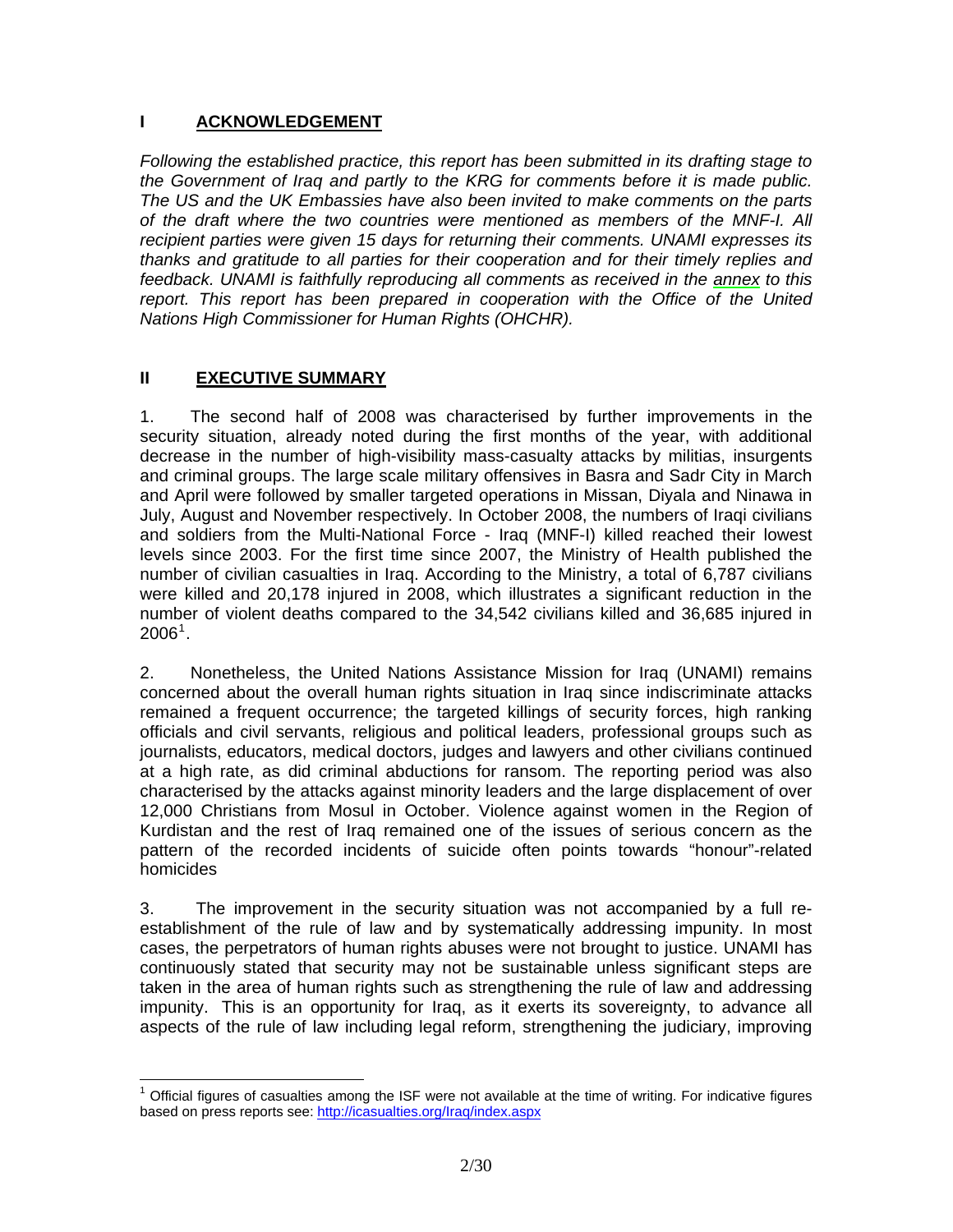the conditions of detention and enabling access to justice by detainees. UNAMI and the United Nations Country Team (UNCT) stand ready to assist.

4. With regards to the situation in prisons and detention centres, at the end of the reporting period a total of  $41,271^2$  $41,271^2$  $41,271^2$  individuals remained detained under the custody of different authorities such as the Ministry of Interior, Ministry of Justice, Ministry of Defence, Ministry of Labour and Social Affairs and MNF-I. The number of detainees under Iraqi control in December 2008 was 26,249 and those under the control of MNF-I was 15,058. UNAMI continued to raise concerns about the conditions of detainees, many of whom have been deprived of their liberty for months or even years in overcrowded cells, and about violations of the minimum rules of due process as many did not have access to defence counsel, or were not formally charged with a crime or appeared before a judge. The new Iraq-United States Bilateral Agreement<sup>[3](#page-2-1)</sup> envisaging the release or transfer of MNF-I-held detainees to the Iraqi custody takes effect on January 2009. UNAMI calls upon both parties to implement the agreement in strict respect of human rights norms and standards. UNAMI/HRO received credible reports of allegations of torture and ill-treatment in pre-trial detention in Iraqi detention facilities. UNAMI/HRO also received reports of ill-treatment in detention facilities in the Region of Kurdistan and has requested both, the Iraqi Authorities and the Kurdish Regional Authorities (KRG) to urgently investigate all such cases.

5. The Iraqi High Judiciary Council reports that 127,431 persons were eligible for amnesty under the General Amnesty Law of 27 February, 2008. According to the Ministry of Human Rights, as of 31 December 2008, the number of cases favorably processed under such a law was as follows: detainees of the Ministry of Justice: 3,232 released and 109 cases under consideration; Ministry of Interior: 2,715 released and 2,795 cases favorably considered for amnesty but not released as they are under pretrial detention for other crimes not covered by the Amnesty Law; Ministry of Defense: 1,252 beneficiaries and under the Ministry of Labor and Social Affairs: 343 beneficiaries. As of 31 December 2008, the implementation of the Amnesty legislation was still in progress but did not alleviate the overcrowded situation in prisons and places of detention.

6. As MNF-I handed over the custody of Ashraf Camp to the Government of Iraq, UNAMI reminded all parties about their obligations towards its residents, including non forcible repatriation and guarantees of due process for those accused of committing crimes. On a separate issue, UNAMI also expressed concerns about the reports of human trafficking and the complaints of abuse of migrant workers in Iraq.

7. There were important institutional and legal developments that took place during the reporting period such as the signing into law of the *Convention against Torture and Other Cruel, Inhuman or Degrading Treatment or Punishment* (CAT), expected to lead to the harmonization of existing legislation and the enforcement of obligations under the

<span id="page-2-0"></span>**EXECUTE:**<br><sup>2</sup> Figure provided by the Ministry of Human Rights, not including the Kurdistan Region. According to the Ministry of Justice, the total number of detainees in Iraq excluding the Kurdistan Region stood in December 2008 at 41,307. The figures provided by the Ministry of Human Rights show a decrease in the number of detainees under the control of MNF-I from 23,800 in January 2008 to 15,058 in December while those under the control if the Iraqi Authorities increased from 24,677 in January of the same year to 26,213 by the end of the year.<br><sup>3</sup> See nate 02 he

<span id="page-2-1"></span> $3$  See para.92 below.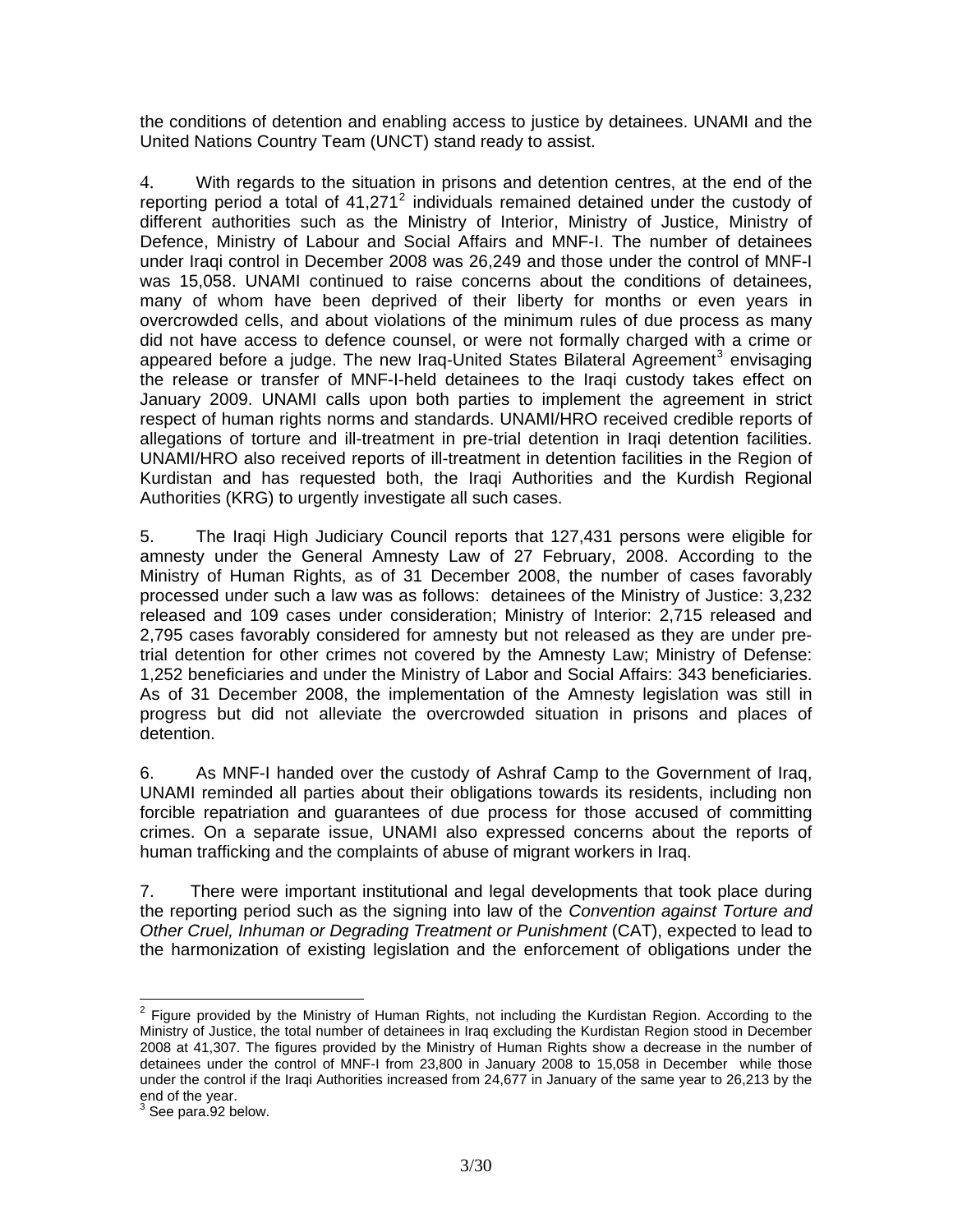treaty.<sup>[4](#page-3-0)</sup> The inclusion of provisions for minority representation in the electoral law was a significant step in favour of the recognition of the special status of minorities in accordance with article 125 of the Constitution. Additionally, after over two years of debate, the Iraqi Parliament adopted the law on the Independent High Commission for Human Rights (IHCHR) which should become an essential institution for the protection of the rights of all people residing or working on the territory of Iraq. In the Kurdistan Region, two significant initiatives have taken place: the establishment of three committees to deal with violence against women and the adoption of a new media law. UNAMI welcomes these developments.

8. UNAMI Human Rights Office (UNAMI/HRO) continued its efforts in supporting the Iraqi government and civil society organizations through its capacity-building activities. These activities aim at helping the development of an Iraqi owned and lead human rights protection system. UNAMI held workshops on the mainstreaming of human rights and the ways in which the human rights can be incorporated into the work of the Ministries of Interior and Defence. With partners in the UNCT, UNAMI/HRO designed a number of projects on topics such as Universal Periodic Review<sup>[5](#page-3-1)</sup>, the establishment of protection frameworks for children, journalists and human rights defenders, all of which are expected to be implemented in 2009 and beyond. UNAMI/HRO will also assist in training and providing equipment for staff of the Ministry of Human Rights for the exhumation of mass graves.

### **III RECOMMENDATIONS**

9. UNAMI/HRO engages in the promotion and protection of human rights and the rule of law in close collaboration with Iraqi governmental and non-governmental sectors, in accordance with UN Security Council Resolutions 1830  $(2008)^6$  $(2008)^6$  which mandates UNAMI to "promote the protection of human rights and judicial and legal reform in order to strengthen the rule of law in Iraq"<sup>[7](#page-3-3)</sup>. To that end, UNAMI monitors the human rights situation in Iraq and assists, especially through capacity-building activities, in the rehabilitation and reconstruction of state and civil society institutions. It collaborates closely with local human rights groups and seeks to maintain direct contact with victims and witnesses of human rights violations.

10. UNAMI's regular human rights reports are intended to assist the Government of Iraq and the Kurdistan Regional Government (KRG) in ensuring protection of basic human rights and respect for the rule of law. Iraq remains bound by both its international treaty obligations and its domestic legislation in taking measures to curb violence and uphold human rights norms. *The International Covenant on Civil and Political Rights* (ICCPR) is in particular, clear on the basic protections that must be afforded to persons. $8$ UNAMI remains committed to maintaining a constructive dialogue with the authorities in order to achieve these objectives, and to providing capacity building and training programmes for the governmental and non-governmental sectors.

 $\overline{a}$ 

<span id="page-3-0"></span><sup>&</sup>lt;sup>4</sup> In order to become party to the Convention, Iraq needs to deposit an instrument of ratification with the UN Secretary-General, which has, at the writing of the report, not been done.

<span id="page-3-1"></span> $<sup>5</sup>$  Iraq is scheduled to be reviewed in February 2010.</sup>

<span id="page-3-2"></span><sup>&</sup>lt;sup>6</sup> SC Resolution 1830 was passed on 7 August 2008, deciding that the Special Representative of the Secretary-General and UNAMI "shall continue to pursue their expanded mandate as stipulated in Resolution 1770 (2007). UN Security Council resolution 1830 (2008), para 2(c)

<span id="page-3-4"></span><span id="page-3-3"></span><sup>&</sup>lt;sup>8</sup> Iraq ratified the ICCPR in 1971 and all successive Iraqi governments are bound by this treaty obligation.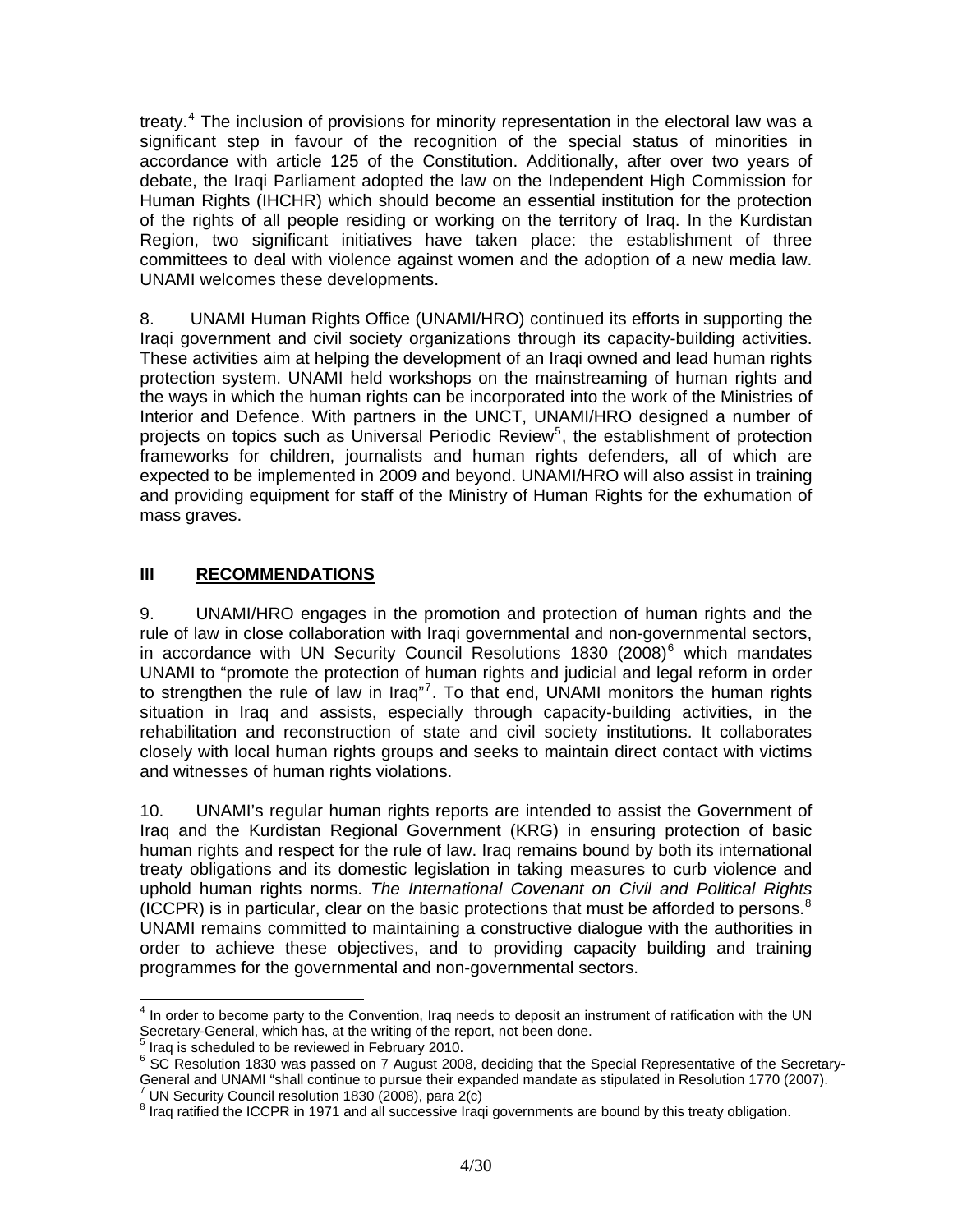11. Based on its assessment of the human rights situation in Iraq, UNAMI reiterates the following recommendations:

### **Recommendations to the Government of Iraq**

- a) Ensure the effective implementation of the legislation regulating prisons and bring all detention facilities and prisons under the authority of the Ministry of Justice. Address urgently all allegations of abuse of detainees, including juveniles. Law enforcement personnel and detaining officials known or suspected of having tortured or ill-treated detainees in their custody should not enjoy immunity from prosecution.
- b) Finalise the process of accession to the Convention against Torture and Other Cruel, Inhuman or Degrading Treatment or Punishment by depositing an instrument of accession with the UN Secretary General so that Iraq becomes a full member to it and review all relevant legislation, especially the Penal Code and the Law on Criminal Proceedings and harmonise with the newly adopted Convention against Torture.
- c) Consider reviewing the Law on Criminal Proceedings and the rules of evidence to move away from the confession based system of prosecution to the evidence based one.
- d) Grant detainees timely, regular and adequate access to relatives and legal counsel; maintain efforts aimed at ensuring prompt access to justice and ensure that detainees have the right to challenge the legality of their detention and are promptly released unless charged with a cognizable offence and referred to trial according to the Iraqi law on criminal proceedings and amendments.
- e) Increase efforts to alleviate overcrowding in prisons and detention facilities and improve sanitation and hygiene conditions; in particular, institute urgent measures to examine conditions at juvenile detention facilities in respect of overcrowding and lack of adequate rehabilitation programmes.
- f) Give consideration to formally establishing a moratorium on the death penalty pending a thorough review of the Penal Code and the Law on Criminal Proceedings in accordance with UN GA resolutions 62/149 (2007) and 63/168 (2008).
- g) Investigate incidents involving gender-based violence, in particular the so-called "honour crimes" perpetrated against women, and take measures to ensure that persons found responsible for committing these crimes are held accountable and brought to justice; amend the criminal legislation permitting the application of mitigating circumstances to "honour crimes"; and consider the ratification of the *Optional Protocol to the Convention on the Elimination of All Forms of Discrimination against Women* (CEDAW).[9](#page-4-0)
- h) Give consideration to the creation of a high-level committee to establish appropriate child protection policies and to the establishment of a monitoring and reporting mechanism to gather concrete data on grave human rights violations affecting children, such as the recruitment of child soldiers and their use in

<span id="page-4-0"></span>The Optional Protocol to CEDAW entered into force on 22 December 2000. By ratifying the Optional Protocol, a State recognizes the competence of the Committee on the Elimination of Discrimination against Women -- the body that monitors States parties' compliance with the Convention -- to receive and consider complaints from individuals or groups within its jurisdiction.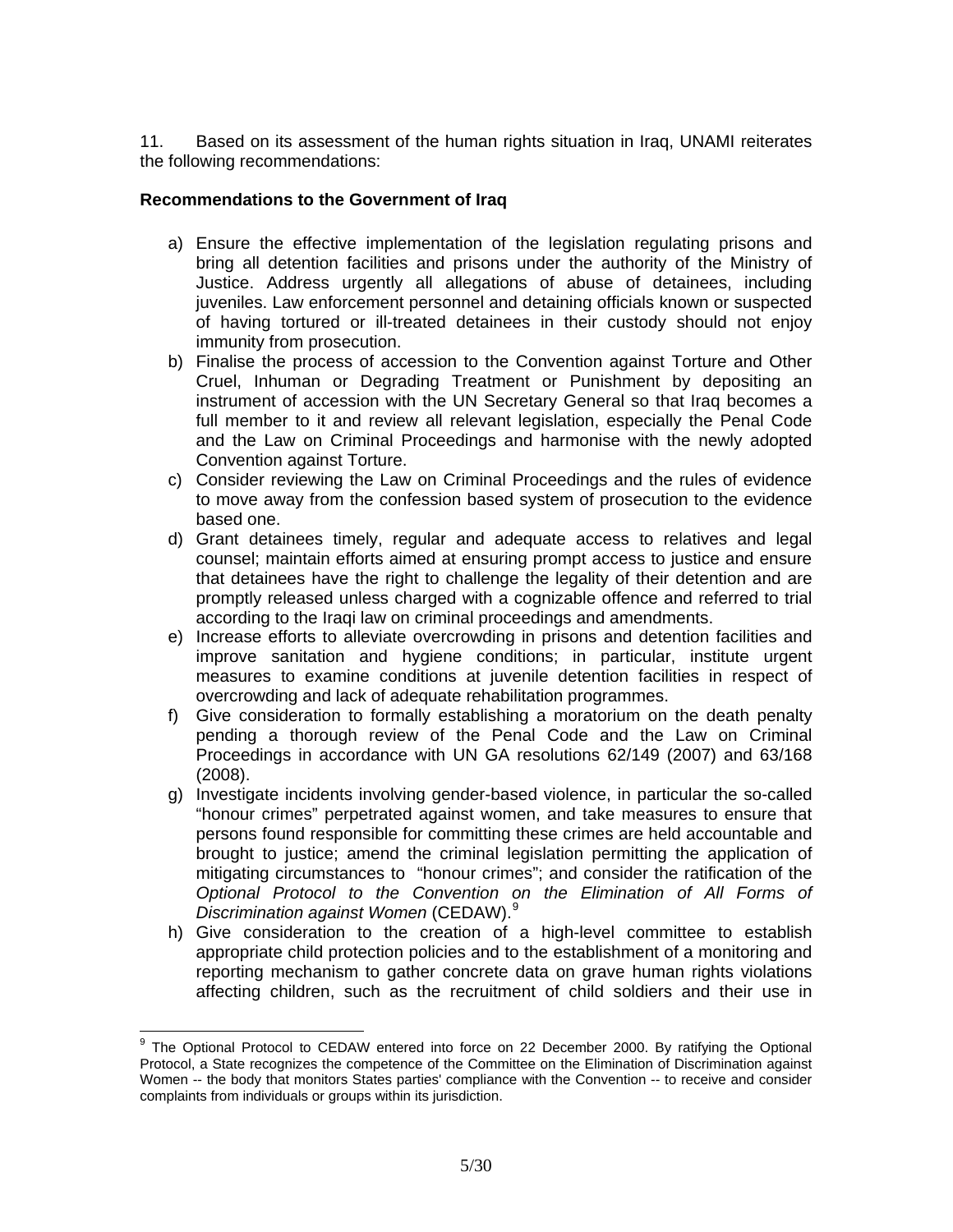hostilities, in line with the recommendations of the Special Representative of the Secretary General on Children and Armed Conflicts, and review the 1983 Law on Juvenile Care to bring it in line with international standards.

- i) Expedite the selection and appointment of Human Rights Commissioners and ensure that the mechanism established to appoint them be totally independent, transparent and free from political interference. Ensure that the Independent High Commission for Human Rights be provided with adequate resources to operate independently in accordance with article 102 of the Iraqi Constitution and the Paris Principles.
- j) Investigate complaints of abuse targeting migrant workers, irrespective of their contractual or migration status.
- k) Ensure a minimum representation of women by re-introducing a clear mandatory quota for women in upcoming elections laws.
- l) Sustain efforts and adopt effective measures to support vulnerable communities, including religious and ethnic minorities, and allocate additional resources to meet the needs of the large numbers of displaced persons from these communities; adopt measures to ensure that other vulnerable groups, including third country nationals, receive required protection from the State; and continue to reaffirm the commitment to the principle of *non-refoulement*.
- m) Ensure that Iraqi security forces observe the UN Code of Conduct for Law Enforcement Officials and human rights law when engaged in all security operations. Iraq's ICCPR obligations are to be observed at all times. In particular, in situations of public emergency, the provisions foreseen in article 4(2) should be strictly observed. Additionally, when engaged in military operations, the Iraqi security forces shall comply with Iraqi obligations under international human rights law and international humanitarian law.

### **Recommendations to the Kurdistan Regional Government**

 $\overline{a}$ 

- a) Conduct independent, thorough and prompt reviews of cases of detainees held by the Asayish<sup>[10](#page-5-0)</sup> forces for prolonged periods without charge or trial. The results of these reviews should be made public, as should accurate data on the number of detainees held in Asayish custody. Ensure that detainees are promptly released unless charged with a cognizable offence and referred to trial. No one should be prosecuted for or held on suspicion of having committed crimes that did not constitute offences under the law at the time of their commission. Ensure timely referral of detainees to investigative judges in accordance with Iraqi criminal procedure.
- b) Review the current practice of administrative detention and grant detainees the right to challenge the lawfulness of their detention; ensure prompt and regular access to defence counsel and relative, and adopt measures to guarantee prompt and regular access to investigative judges and other judicial officials.
- c) Give consideration to implementing a moratorium on the death penalty pending a thorough review of legal proceedings followed at both pre-trial and trial stages.
- d) Allegations of torture should be promptly and thoroughly investigated, and criminal proceedings taken against officials found to have abused detainees in their custody. Every effort should be made to ensure that juvenile detainees are

<span id="page-5-0"></span><sup>&</sup>lt;sup>10</sup> The word "Asayish" in Kurdish language literally means "security". Asayish forces refer to civilian clothed security and intelligence forces in KRG. Their military counter-part is called Peshmarga.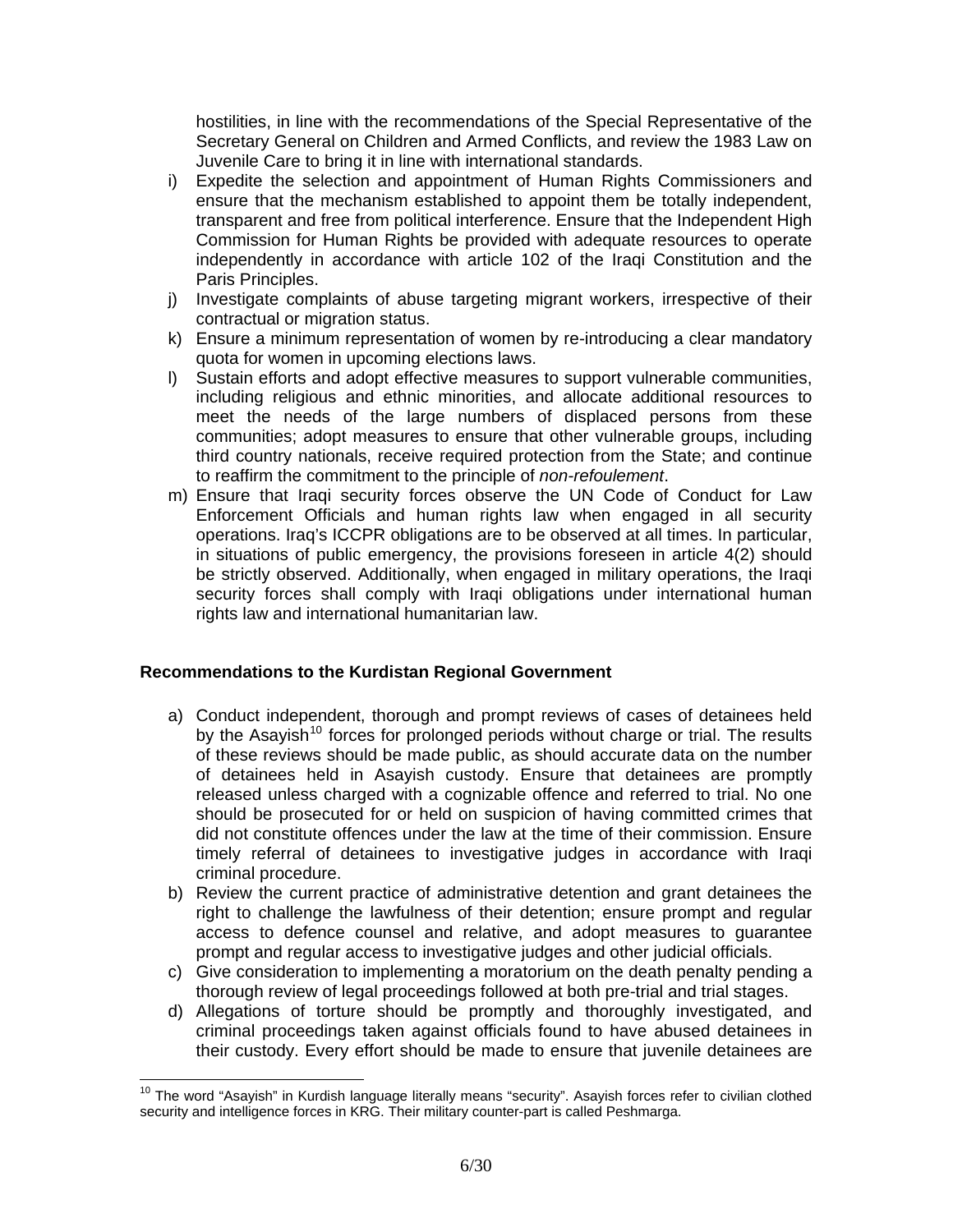held at the appropriate and separate locations equipped with rehabilitation facilities, and additional resources devoted to address the issue of overcrowding at detention places.

- e) Cooperate with the Government of Iraq and the MNF-I in resolving cases of detainees in KRG custody who were allegedly arrested jointly by MNF-I or US military forces and Iraqi security forces.
- f) Sustain efforts and adopt effective measures to support vulnerable communities, including religious and ethnic minorities, and allocate additional resources to meet the needs of the large numbers of displaced persons from these communities; and adopt measures to ensure that other vulnerable groups, including third country nationals, receive protection from the regional authorities.
- g) Ensure that incidents involving violence against women, under whatever circumstances, are promptly and thoroughly investigated and their perpetrators brought to justice; make clear, through public statements and criminal prosecutions, that the perpetrators of these crimes will not go unpunished. Ensure that the punishment of perpetrators and compensation for victims are in accordance with the gravity of the crime and international human rights standards, particularly the provisions enshrined as international customary law in the Convention against Torture, and Other Cruel, Inhuman and Degrading Treatment.
- h) Consider the adoption of legislation banning female genital mutilation as an act of violence against women inflicting physical, mental and sexual harm and suffering.
- i) Ensure that the new law on journalism is effectively implemented and disseminated among the judiciary and law enforcement agencies.

### **Recommendations to the Multinational Force – Iraq**

- a) Continue to investigate thoroughly, promptly and impartially all credible allegations of unlawful killings by MNF-I military personnel; continue to take appropriate action against those found to have used excessive or indiscriminate force. The initiation of investigations into such incidents, as well as their findings, should be made public.
- b) Continue to refrain from transferring prisoners under death sentence to the Iraqi authorities pending a thorough review of legal proceedings followed in their cases at trial.
- c) Continue to cooperate with the Government of Iraq and the KRG authorities in resolving cases of detainees in KRG custody who were allegedly arrested jointly by MNF-I or Iraqi security forces.
- d) MNF-I and US Government authorities should continue to investigate reports of deaths caused by privately hired contractors working on behalf of the US Government, and strengthen effective mechanisms for holding these contractors accountable for unlawful killings; and continue to ensure that offences committed in Iraq by all categories of US contractor employees are subject to prosecution under the law.
- e) MNF-I should fulfil its obligations under international humanitarian law and international human rights law, including ICCPR and all provisions related to the administration of justice and due process of law, when engaged in military operations and in respect to its handling of detainees, in particular the obligation to respect the requirement for the protection of civilians and the obligation to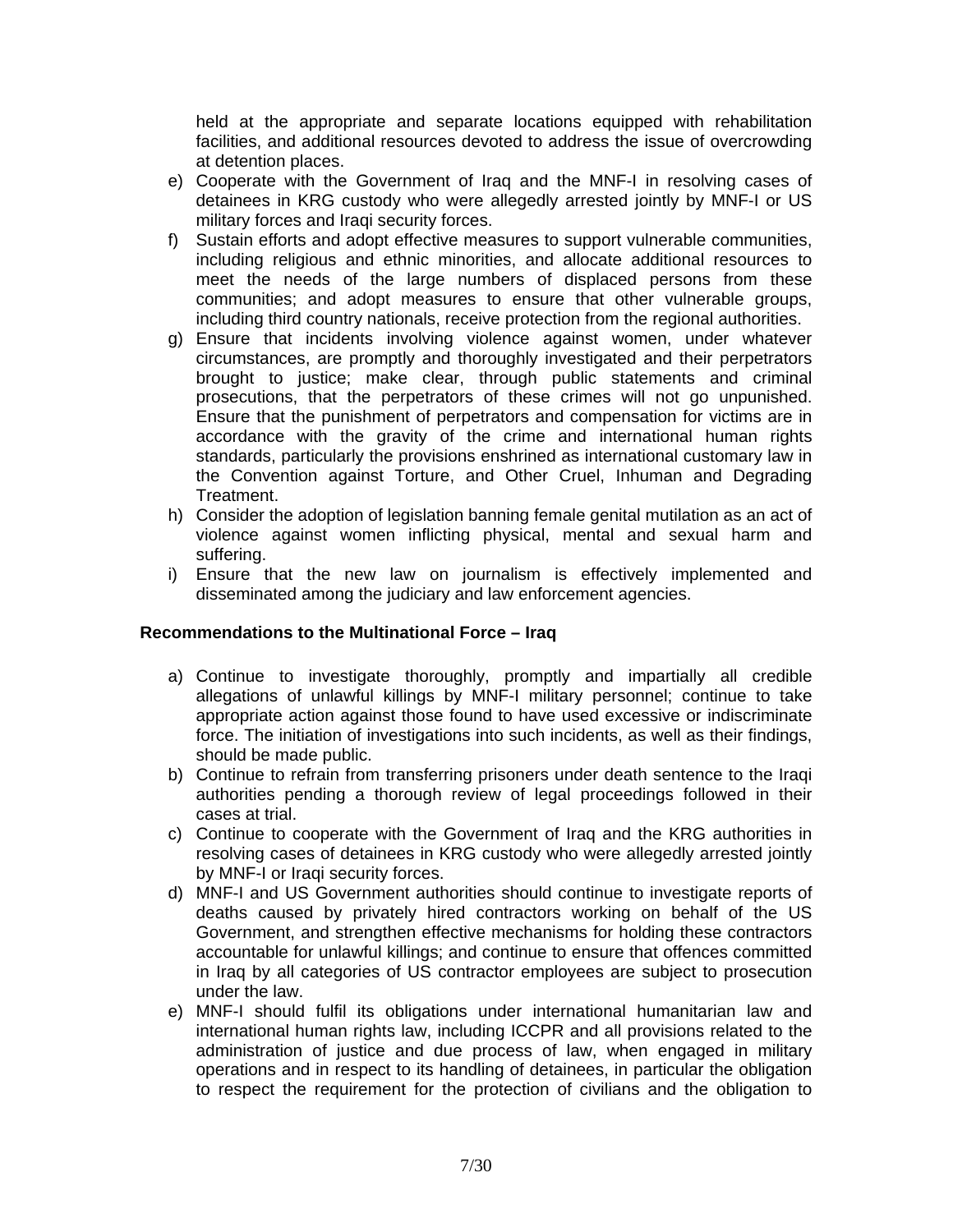distinguish between civilians and combatants and between civilian objects on the one hand, and military objectives on the other.

# **IV PROTECTION OF HUMAN RIGHTS**

### **Indiscriminate killings of civilians**

12. During the second half of 2008, despite significant improvements in security conditions, the indiscriminate killing of civilians continued. According to the Ministry of Health, a total of 6,787 persons were killed and 20,178 injured in 2008 as a result of ongoing violence. The most affected provinces were Baghdad and Ninawa. UNAMI reiterates that the systematic and widespread attacks against the civilian population are tantamount to crimes against humanity and violate the laws and customs of war, and their perpetrators should be prosecuted.

13. The charts below shows statistics provided by the Ministry of Health of persons killed in 2008 by governorates.

|                              | <b>Injured</b> |                |          |                                | <b>Killed</b>  |                |                |                               |
|------------------------------|----------------|----------------|----------|--------------------------------|----------------|----------------|----------------|-------------------------------|
| <b>Province</b>              | Men            | Women          | Children | <b>Total</b><br><b>Injured</b> | Men            | Women          | Children       | <b>Total</b><br><b>Killed</b> |
| <b>Baghdad</b>               | 7503           | 822            | 676      | 9001                           | 1437           | 111            | 101            | 1649                          |
| <b>Karkalla</b>              | 137            | 18             | 16       | 171                            | 83             | 22             | 8              | 113                           |
| <b>Najaf</b>                 | 18             | 3              | 0        | 21                             | 39             | 5              | $\overline{2}$ | 46                            |
| <b>Wassit</b>                | 202            | 29             | 23       | 254                            | 170            | 20             | $\overline{2}$ | 192                           |
| <b>Babil</b>                 | 328            | 31             | 20       | 379                            | 155            | 17             | 16             | 188                           |
| Thi Qar                      | 376            | 36             | 28       | 440                            | 109            | 44             | 45             | 498                           |
| <b>Salah</b><br><b>Addin</b> | 524            | 34             | 51       | 609                            | 263            | 25             | 21             | 309                           |
| <b>Misan</b>                 | 205            | 23             | 9        | 237                            | 103            | 18             | 5              | 126                           |
| <b>Basra</b>                 | 1525           | 193            | 211      | 1929                           | 487            | 57             | 28             | 527                           |
| Diwaniya                     | 40             | 4              | 6        | 50                             | 15             | 4              | 3              | 22                            |
| <b>Muthanan</b>              |                | $\overline{a}$ |          |                                | $\overline{a}$ | $\overline{a}$ | $\blacksquare$ |                               |
| <b>Ninawa</b>                | 3443           | 466            | 385      | 4294                           | 1313           | 100            | 66             | 1479                          |
| <b>Kirkuk</b>                | 672            | 59             | 29       | 760                            | 279            | 24             | $\overline{7}$ | 310                           |
| Anbar                        | 191            | 11             | 6        | 208                            | 160            | $\overline{4}$ | $\overline{2}$ | 166                           |
| <b>Diyala</b>                | 1480           | 211            | 134      | 1825                           | 918            | 129            | 70             | 1117                          |
| <b>Total</b>                 | 16644          | 1940           | 1594     | 20178                          | 5831           | 580            | 376            | 6787                          |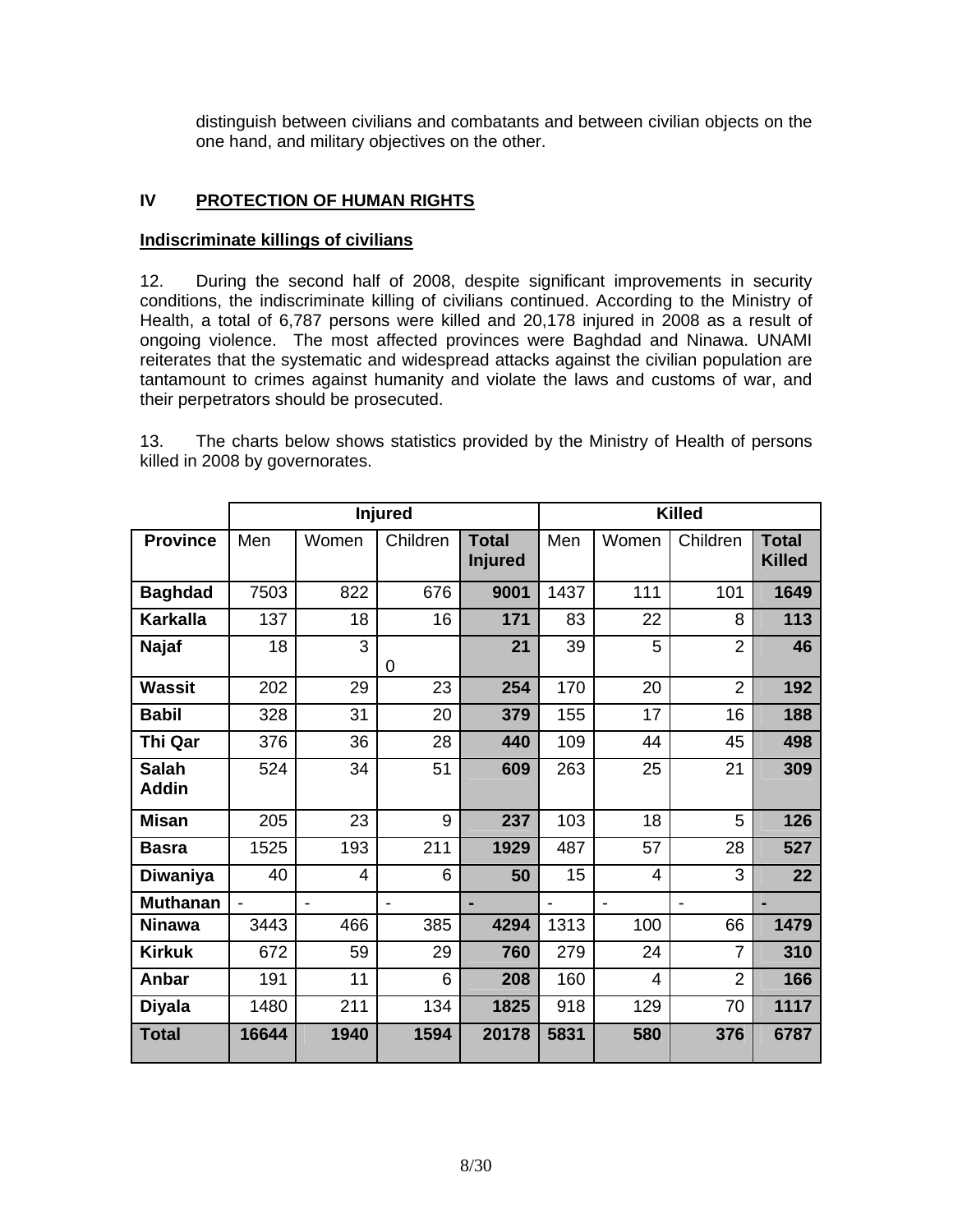14. The second half of 2008 was marked by the continuation of suicide attacks, either body-borne or vehicular, by male and female attackers; widespread use of roadside bombs and improvised explosive devices (IEDs); and indiscriminate shelling and shooting of civilians. Together, roadside bombs, IEDs and suicide attacks accounted for the largest number of civilian casualties in Iraq. Additionally, the reporting period saw the increased use of adhesive bombs or magnetic bombs that can be quickly planted on a car's undercarriage without the knowledge of those in the vehicle and then detonated remotely. The examples listed below are small illustrative samples of the attacks that took place during the second half of 2008.

15. Suicide attacks continued to cause large numbers of civilian casualties and created a climate of fear amongst the population. Suicide bombers caused the death of 447 civilians and injuries to 1,204 civilians. The places attacked by suicide bombers ranged from crowded restaurants to police checkpoints and places of religious worship, and indicate the indiscriminate nature of this tactic. A number of attacks were reportedly carried out by female suicide bombers, able to get closer to targets without being searched due to cultural reasons and the lack of female police officers available to properly search them. In the first half of 2008, there were 19 attacks by female suicide bombers, while 14, out of the total of 102 attacks, were reported in the second half of the year.

16. The highest number of suicide attacks took place in November and resulted in large numbers of civilian casualties. On 8 November, near Ramadi, a two stage attack took place: after a suicide bomber had detonated his bomb, injuring seven police officers, a second bomber detonated himself among a group of civilians, killing eight and injuring ten people.

17. Roadside bombs and IEDs were regularly used by armed groups against civilian targets during the reporting period. The numbers of civilians killed and injured by these devices were particularly high during the months of July and August. On 9 July, a bomb exploded near al Abid bank in downtown Fallujah killing five and injuring seventeen people. On 10 July, a roadside bomb exploded in eastern Baghdad killing one civilian and wounding four.

18. The sectarian nature of attacks by suicide bombers and roadside bombs and IEDs was apparent in some cases. On 27 July, two female suicide bombers and one roadside bomb targeted pilgrims of Shiaa Imam Musa al-Kadhim on the anniversary of his death in the neighbourhood of Karrada in Baghdad. Twenty-six people were killed and ninety-five injured.

19. Indiscriminate shelling also continued to claim many victims. In particular, the use of mortars, which are transported easily and require basic skills to use, by armed groups accounted for the largest number of casualties. On 24 October, three children were killed and two wounded when a mortar round landed on a house east of Kut, 150 km (95 miles) southeast of Baghdad. UNAMI has also been affected by this type of incidents. On 29 November 2008, a rocket fell on the edge of the UNAMI compound and hit barracks where maintenance workers hired by UNAMI were sleeping. Two workers were killed and fifteen other wounded.

20. The second half of 2008 also saw the increased use of adhesive bombs by armed groups. On 22 October, several adhesive bombs placed under civilian cars killed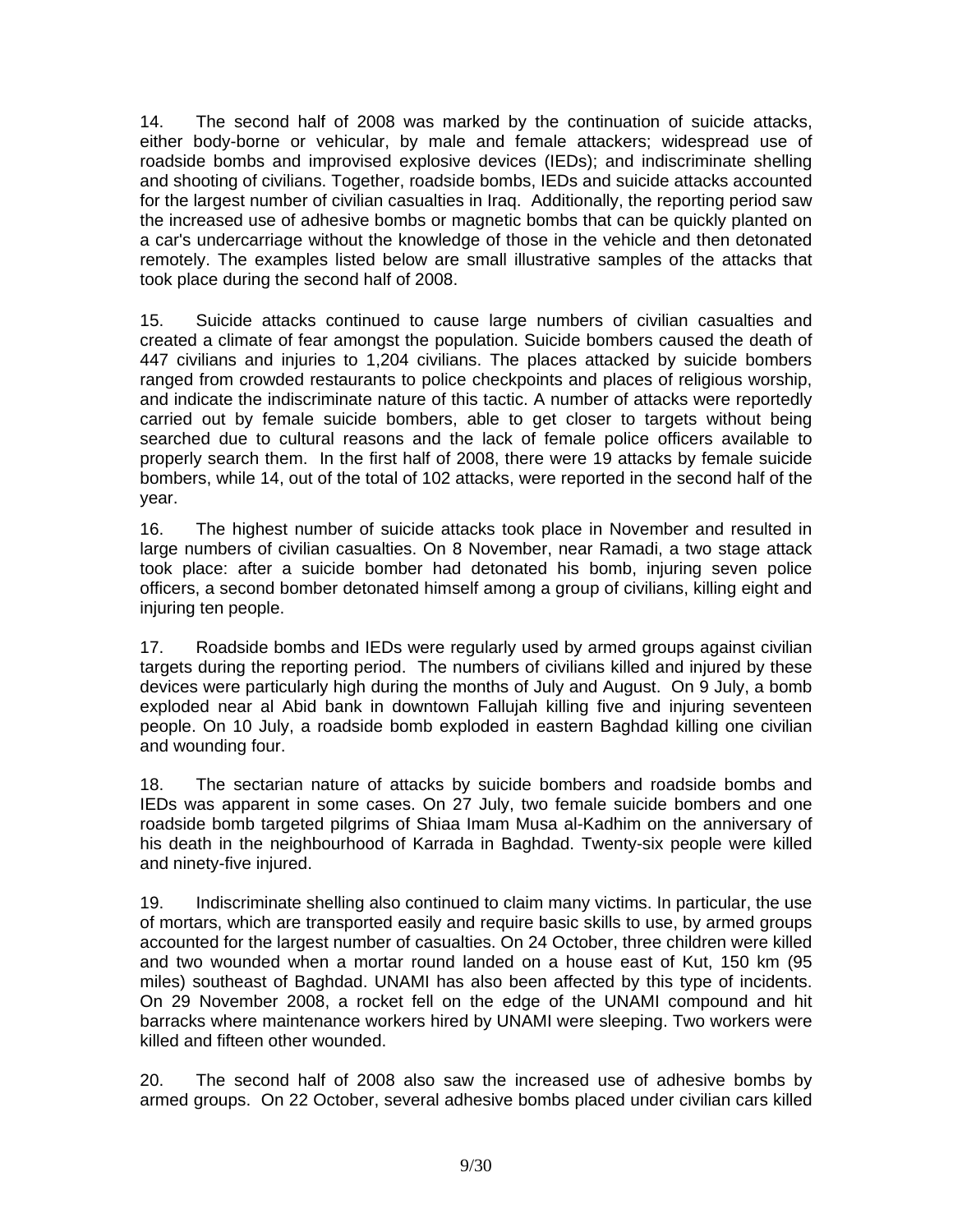three civilians in different areas of Baghdad. On 7 November, an adhesive bomb placed under a civilian car detonated in Doura, southern Baghdad. The explosion killed two civilians inside the car and injured seven bystanders.

### **Targeted attacks or killings of Iraqi security forces, Government employees and entities, religious figures, professional groups and other civilians**

21. During the reporting period, the trend of targeting police and military personnel by armed groups continued unabated. Fifty-three Iraqi Army or Police were killed and 117 injured in suicide attacks. Attacks occurred regularly and included the following examples: on 15 July, twenty-two police recruits were killed and fifty-seven were injured when two suicide bombers detonated in quick succession at Saad camp in Ba'aquba; on 1 December, fifteen people, including six policemen, were killed and forty-five others wounded when two explosions took place near the gate of the police academy on Palestine Street in east Baghdad.

22. Armed groups also continued to target senior Iraqi military and police officials. On 13 July, the head of the anti-terrorism directorate in Fallujah was injured when a roadside bomb targeted his house. Minutes later four policemen were killed and five others wounded when a roadside bomb exploded targeting a police patrol coming to the scene. On 28 August, gunmen assassinated Brigadier General Najam Abdullah of the 7th division of the Iraqi army and his wife in front of their house in Baghdad. On 22 October, an adhesive bomb detonated under the head of the Diwaniyah Facility Protection Service's car, Colonel Mohammed Abu Atra, in Nidhal Street in downtown Baghdad killing him along with two of his guards.

23. The Awakening Councils or Sahwa militias, formed in 2006 with MNF-I support to combat al-Qaeda in the Anbar, Salahaddin, Diyala and Baghdad governorates also continued to be the targets of armed groups during the second half of 2008. On 24 July, a female suicide bomber targeted an Awakening Council leader Naeem al-Dulaimi in Ba'aquba, killing him along with two of his guards and four civilians and injuring more than twenty civilians.

24. Religious and tribal leaders, judges and lawyers, governmental officials, civil servants, governors and members of the Council of Representatives continued to be targeted during the reporting period. On July 22, Judge Mohamed Farhan survived an assassination attempt when a bomb went off targeting his car in al-Waseti neighbourhood in south-western Kirkuk. Kamal Shyaa Abdullah, a high-ranking official of the Ministry of Culture was ambushed and murdered by gunmen in Baghdad on 23 August. On 9 October, a roadside bomb killed Member of Parliament Salih al-Ughalii of the Sadrist bloc in Habibiyah. On 23 October, a suicide car bomber targeted the Minister of Labour and Social Affairs' convoy in Bab al-Sharji in downtown Baghdad city, killing thirteen people and injuring 22 others. On 24 November, an adhesive bomb detonated under a bus used by the Ministry of Trade killing 14 female employees and a child and injuring three other women and the bus driver.

25. The kidnapping of civilians by armed groups also continued during the reporting period. On 9 July, an armed group set up a fake check point near the village of Imam Asker in the vicinity of Balad Ruz in Diyala, stopped and then kidnapped Sabah Mollan, the director of Balad Ruz water plant. On 21 July, gunmen kidnapped four brothers from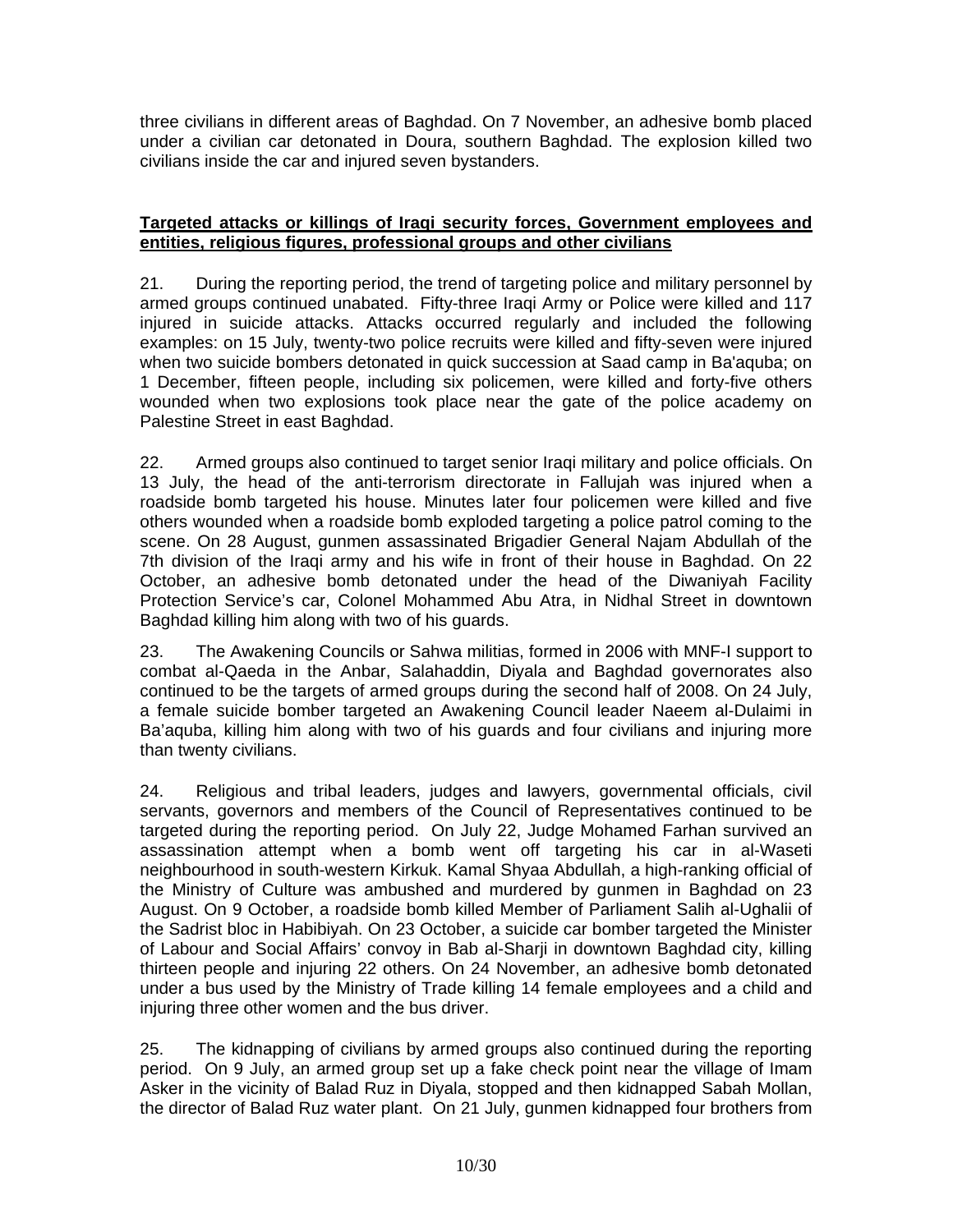a house in al-Boshi village near Ba'aquba city**.** On 31 October, gunmen abducted Omar Owaid Nasir near Himreen Bridge in the Saadiyah district, in north-eastern Diyala.

26. According to several different sources and reports received by UNAMI/HRO, mass graves continued to be discovered during the reporting period throughout Iraq. On 9 July, workers found eleven bodies while they were working in Suhaib Ibn al Roomi primary school in Ramadi. The heads of the victims were covered with black plastic bags. On 19 August, the Iraqi police found twenty decomposed bodies buried in an orchard in the village of Abu Tuma, 15 kilometres north of Ba'aquba. On 22 October, the Iraqi police found the remains of thirty-four people in Qaim, 300 kilometres (185 miles) west of Baghdad. The bodies were believed to have been buried two years earlier. On 18 November, the Iraqi police and members of the Ministry of Human Rights uncovered seventeen bodies buried under a construction site in the neighbourhood of Ur in eastern Baghdad. The bodies were blindfolded and their mouths had been taped shut. The incident report indicated that the victims may have been buried alive. On 29 November, the Iraqi police found the bodies of thirty civilians in al-Salam district north of Ba'aquba. The bodies were buried in a yard once used by fundamentalist groups that had controlled the area 18 months earlier. On 8 December, joint Iraqi and US forces found twenty unidentified bodies in Albyar southeast of Ramadi. The bodies were believed to be those of civilians killed during the peak months of sectarian violence.

# **Civilian deaths and injuries involving private security contractors**

27. During the reporting period, one incident was reported to UNAMI where actions by private security contractors resulted in the death of a civilian. On 21 August, a civilian was killed and another was injured when a member of a private security company opened fire on civilians in Bab al Sharji neighbourhood in Baghdad.

28. In the United States, former employees of Blackwater Worldwide were charged in December in connection with the killing of 17 civilians in Nisour Square in Baghdad on 16 September 2007. Donald Ball, Dustin Heard, Evan Liberty, Nick Slatten and Paul Slough have been charged with 14 counts of manslaughter, as well as weapons violations and attempted manslaughter. A sixth man, Jeremy Ridgeway, pleaded guilty to manslaughter and agreed to testify against his former colleagues. Ridgeway declared in published court documents that the September 16 incident started when the Blackwater guards opened fire on a white vehicle "that posed no threat to the convoy" they were in charge of protecting. According to the same court document, Ridgeway recognized "that there had been no attempt to provide reasonable warnings to the driver of that vehicle". The date of the trial has not been set.

29. More than one year after the incident, on 31 August, an official from the US Embassy in Baghdad met the relatives of a 75 year-old Iraqi man shot dead by employees of Blackwater Worldwide in August 2007, for allegedly moving too close to a convoy protected by Blackwater. The official stated that the case has been brought to the attention of the US Department of Justice.

# **Civilian deaths in the context of MNF-I and Iraqi military operations**

30. As the security situation in most areas of Iraq stabilized, the number of civilian deaths decreased. However, UNAMI remains concerned about civilian death incidents as a result of MNF-I military operations. On 23 July, MNF-I soldiers in Kirkuk killed 14-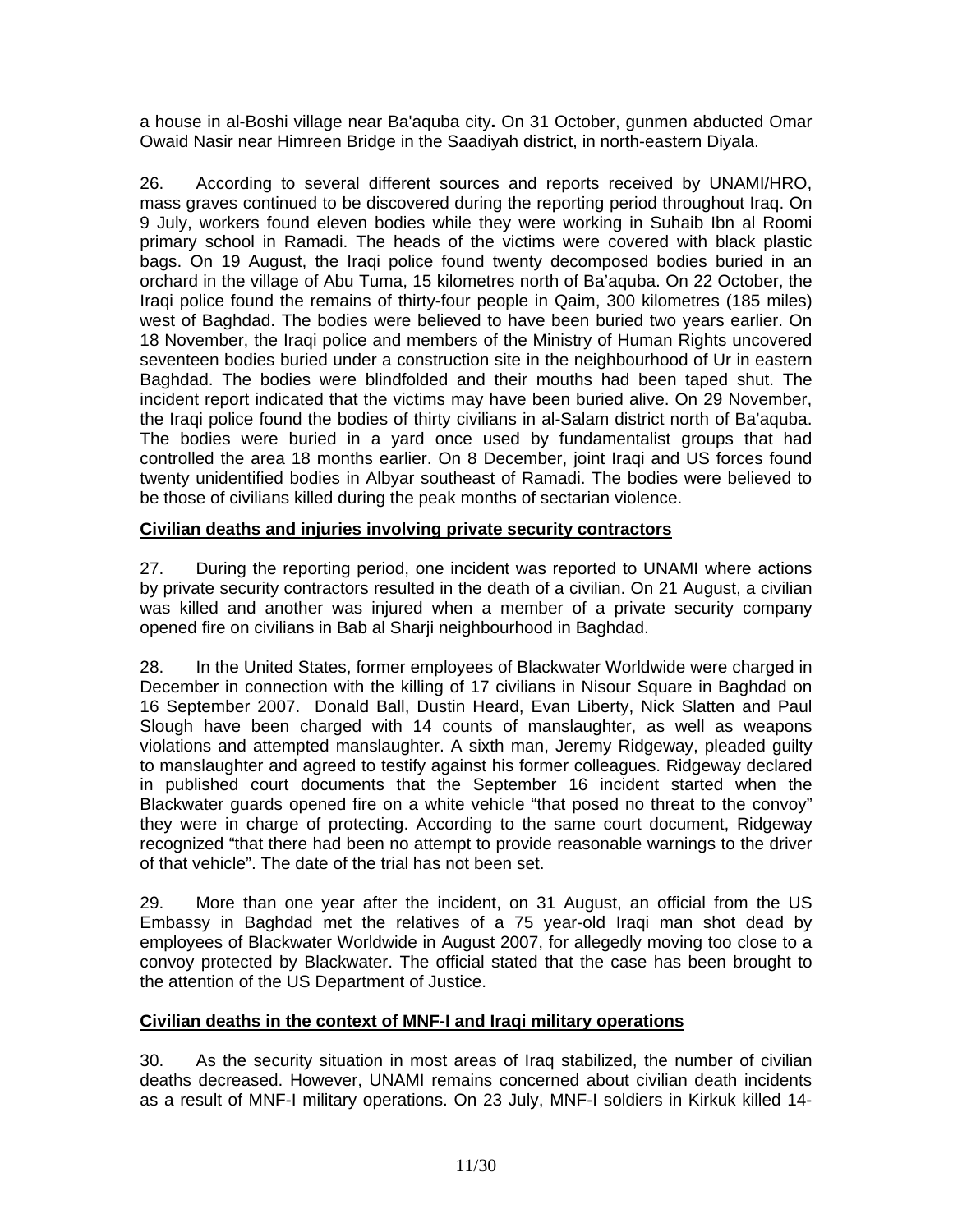year-old Arkan Ali Taha, claiming that shots had been fired at them from the taxi in which the boy was a passenger. On 18 August, MNF-I killed two civilians in a car on the road between Erbil and Dibaga sub-district. A US army spokesman claimed they were suspects who had declined to submit to the soldiers' instructions. A US air strike targeting alleged insurgents in al-Dawr near Tikrit on 19 September killed seven civilians, including three women. MNF-I claimed that four men killed in the attack were suspected insurgents and blamed them for hiding among women and children. In Mosul, on 5 October eleven members of a family (including three women and three children) died in a house that was being raided by US forces. Local media reported that US soldiers shot the residents; MNF-I however stated that armed men in the house set off a bomb that killed the family.

31. Civilian deaths caused by Iraqi Security Forces included the following: it was reported to UNAMI that a three-year old girl was killed on 22 September when Iraqi soldiers opened fire after they were hit by a roadside bomb near Ba'aquba. On 8 October Iraqi security forces killed one person in a car that failed to slow down as it approached a checkpoint in Basra. On 11 October, one civilian was killed and another injured during an Iraqi police raid in an orchard 4 km west of Ba'aquba. On 15 October a police patrol opened fire in central Mosul and killed one civilian. Civilians have also been caught in the middle of battles between Iraqi security forces and armed groups. In al Muthanna in Baghdad, guards of a government minister killed a woman and injured six other persons on 8 September in a shootout with traffic police described as a "misunderstanding" by an official of the ministry. On 25 October, gunmen believed to belong to the Mahdi Army clashed with Iraqi national police in al Shaab neighbourhood. The clash lasted more than an hour and resulted in one civilian killed and five injured.

# **Prosecution**

32. During the reporting period, several US soldiers were subject to court-martial proceedings under US law on suspicion of having committed crimes while stationed in Iraq as part of MNF-I.

33. On 22 July 2008, Sergeants Jess Cunningham and Charles Quigley, and Specialists Stephen Ribordy and Belmor Ramos were charged under the Uniform Code of Military Justice in relation with conspiracy to commit murder in the deaths of four Iraqis detained in late March or early April 2007 in the village of Hamdani near Baghdad. Specialist Ramos had his sentence reduced from 40 years in prison to seven months under a pre-trial plea bargain for conspiracy to commit murder; Specialist Ribordy was sentenced to eight months' prison for standing watch while his fellow soldiers allegedly killed the Iraqis. On 2 August 2008, Sergeant Hal Warner and First Lieutenant Michael Behenna were charged with premeditated murder over the killing of another Iraqi detainee, Ali Mansur Muhammad, near Tikrit in mid-May 2008.

34. A criminal trial of Sergeant Jose Luis Nazario commenced on 19 August. Mr. Nazario was accused of having killed two Iraqi men who had been detained while his squad searched a house in Fallujah in 2004. Sergeant Nazario was acquitted when two witnesses, Sergeants Jermaine Nelson and Ryan Weemer, refused to testify. On 26 August, charges were upheld against former Private Steven Dale Green who is accused of raping an Iraqi girl and murdering her and three family members in Mahmudiya on 12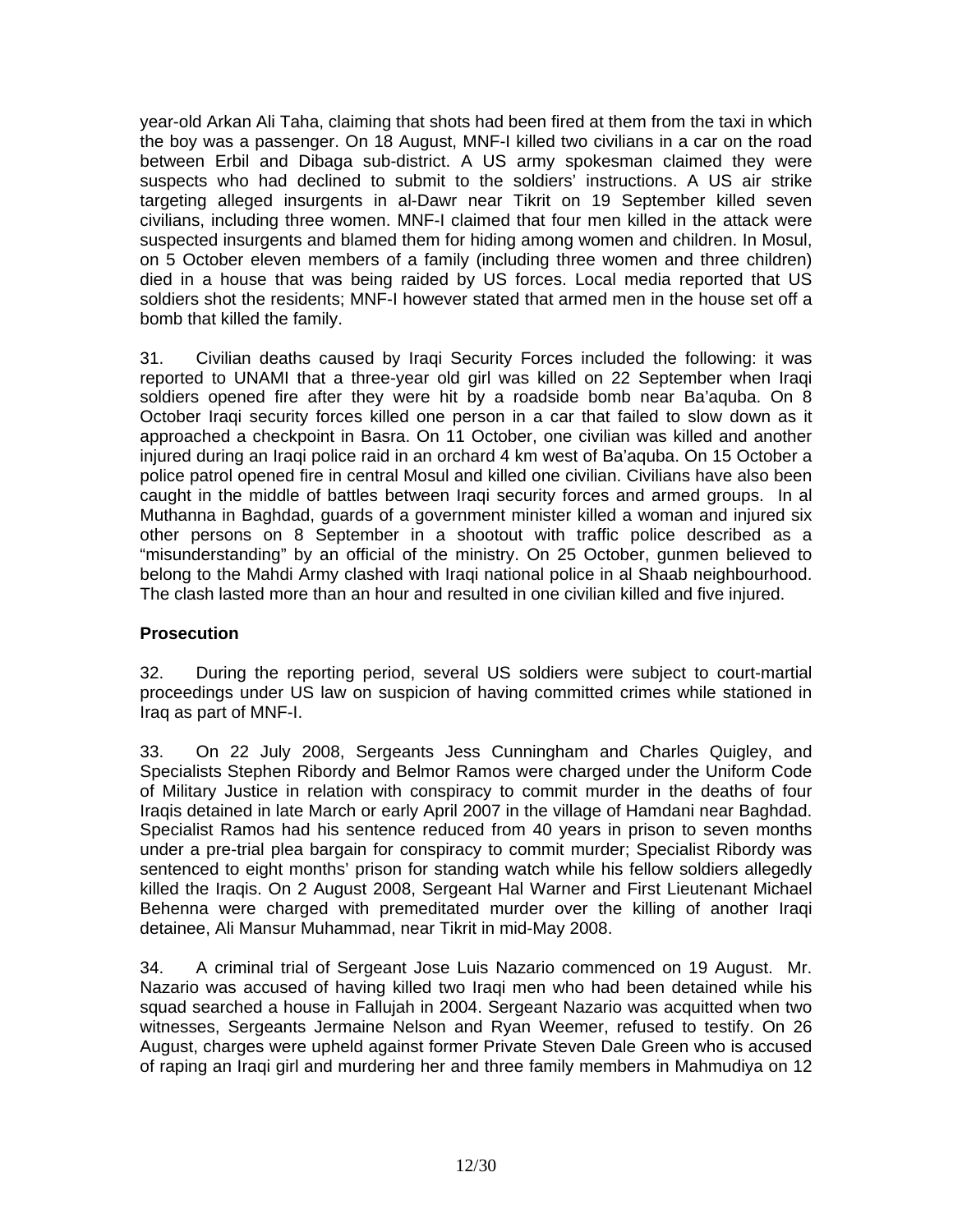March 2006. Private Green was charged after he left the military, and therefore the case is being tried by the US Department of Justice instead of the military court system.<sup>[11](#page-12-0)</sup>

35. With respect to compensation for death and injury by MNF-I forces, in the United Kingdom, the Ministry of Defence agreed on 3 July to pay US\$ 6 million in compensation to the family of Baha Mousa, who died in the custody of British troops in Basra in September 2003, and to nine other Iraqis for ill-treatment they suffered. The settlement was negotiated by lawyers representing the UK government and the Iraqis.

#### **Situation of women**

36. Research conducted by UNAMI/HRO on the situation of women indicates that gender based violence continued to claim the lives of many women, most of which remains unreported. The sensitivity of Iraqi communities to issues concerning women is such that families are frequently not reporting to the authorities incidents of violence against women. The vast majority of Iraqi women still face at least one form of domestic violence on a regular basis. In a statement on 25 November 2008 $12$ , the United Nations Special Rapporteur on Violence against Women declared that "Iraqi women have seen their rights eroded in all areas of life". The declaration explained that "Women are victims of rape, sex trafficking, forced and early marriages, murder, and abduction for sectarian or criminal reasons; many are driven or forced into prostitution [ … ] To escape the cycle of violence many women turn to suicide, sending a clear message of despair to their society." UNAMI remains concerned by the threats and harassment women are facing regarding their dressing mode. Access to education for women is less protected than for men, 26.8% of Iraqi women have no education, compared to 14.6% for men. A large percentage of Iragi women, 86.79% are not working outside their home.<sup>[13](#page-12-2)</sup>

37. UNAMI/HRO particularly followed the situation of women in Kurdistan region. The number and pattern of incidents of gender-based violence, recorded in the second half of 2008, remained comparable to that of the first half of the year<sup>[14](#page-12-3)</sup>. UNAMI has reported 139 cases of gender based violence<sup>[15](#page-12-4)</sup> in the last six months of 2008 in five governorates in northern Iraq<sup>[16](#page-12-5)</sup>. Out of the total number, 77 women were seriously burned, 26 were victims of murder or attempted murder and 25 were cases of questionable suicide. The total number of women killed as result of gender based violence documented by the KRG Ministry of Human Rights for the year 2008 has slightly decreased to 163 from 166 in 2007.

l

<span id="page-12-0"></span><sup>&</sup>lt;sup>11</sup> Pvt. Jesse Spielman, Spc. James Barkerand Sgt. Paul Cortez were sentenced to long prison terms in 2006 and 2007 for their involvement in these crimes.

<span id="page-12-1"></span><sup>&</sup>lt;sup>12</sup> "Violence against Iraqi women continues unabated", United Nations Special Rapporteur on Violence Against Women – 25 November 2008, see:

[http://www.unhchr.ch/huricane/huricane.nsf/view01/FB6D94EF5507000DC125750C002E3654?opendocum](http://www.unhchr.ch/huricane/huricane.nsf/view01/FB6D94EF5507000DC125750C002E3654?opendocument) [ent](http://www.unhchr.ch/huricane/huricane.nsf/view01/FB6D94EF5507000DC125750C002E3654?opendocument)

<span id="page-12-2"></span><sup>&</sup>lt;sup>13</sup> According to a survey published by the UN Information and Analysis Unit (IAU), 83.1% of Iraqi women are victims of marital control behaviour; 33.4% of survey group reported at least one form of emotional or psychological violence; 21.2% of Iraqi women are victims of domestic physical violence.

<sup>&</sup>lt;sup>13 "</sup>Violence against Iraqi women continues unabated", United Nations Special Rapporteur on Violence against Women – 25 November 2008.

<span id="page-12-4"></span><span id="page-12-3"></span><sup>&</sup>lt;sup>14</sup> See UNAMI Human Rights Report, 1 Jan. – 30 Jun. 2008, para. 51 & 52, pp.15-16<br><sup>15</sup> These 139 cases represent 144 female victims 16 Erbil, Sulaimania, Dahuk, Ta'mim and Nineveh governorates

<span id="page-12-5"></span>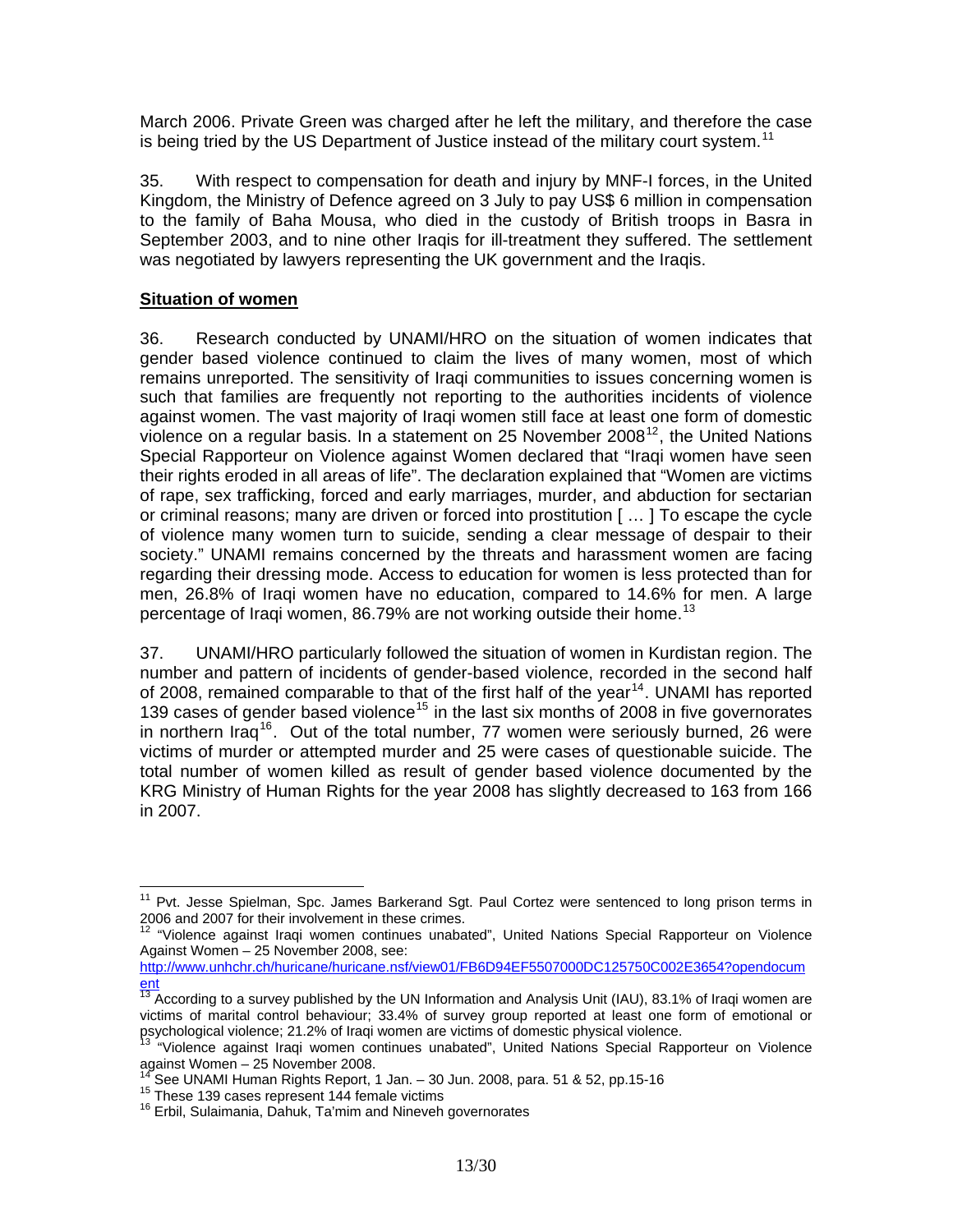38. In a positive move, the KRG Minister of Human Rights established on 29 October 2008 committees on violence against women in the three governorates of the Kurdistan region. These committees have held their initial meetings, with the participation of ministerial officials, police officers, forensic specialists and prosecutors. The committees admitted that the investigation of crimes against women was still being hampered by a lack of skills, training equipment and awareness. Two committees recommended that specialized courts should be created for gender-based violence cases or that at least specially trained judges should handle such cases. Such specialized courts or victims/witness units within specialized courts should provide protective measures and security arrangements, counselling and other appropriate assistance during the investigation and the trial phases and during any subsequent period of time when safety of the victims or witnesses so requires.

39. UNAMI/HRO has been alerted by local advocates for women's rights in the KRG of the frequency of the so-called "honour killings" and cases of female self-immolation in the Kurdish region, despite efforts from the KRG to raise public awareness regarding violence against women. In cases reported to UNAMI, women have been attacked, wounded and left to die and the death characterised as "accidental" by family members. For example, in the village of Pangeen (Qushtapa sub-district), 16-year-old Kanyaw Maghdid and her sister 22-year-old Lafaw were shot by their father on 23 September. Lafaw told police that her father shot his daughters to "protect their honour" when he found out about the relationship one was having with a boy. Kanyaw died on the spot while Lafaw was admitted to a hospital but later died. At the writing of this report, an investigation has been open but no arrest made yet. It has also been reported to UNAMI that the suspected killer of D'waa Aswad Khalil, a 17-year-old Yezidi girl publicly stoned to death in April 2007 in the village of Bahzan in the Ninawa governorate<sup>[17](#page-13-0)</sup> was seeking traditional reconciliation with the victim's family to avoid criminal charges. UNAMI is concerned by the indifference shown towards these crimes and appeals to the KRG to ensure that the rule of law prevails. While welcoming the efforts made by the KRG to acknowledge the scope of the problem including by establishing the committee on violence against women, UNAMI believes that in parallel to sensitisation campaigns, timely and credible investigation and prosecution of violence against women will send a clear message that the perpetrators of these crimes will be held criminally accountable.

40. The practice of female genital mutilation (FGM) remains underreported in the KRG. The KRG Ministry of Women Affairs, the women's committee in the Kurdish National Assembly, and international and national human rights organizations have been collecting information and advocating for a decision on the amendment of the criminal code to make FGM a crime. To date, no clear decision has been made by the government and the Kurdish National Assembly. Women's rights groups in the KRG are campaigning to change the perception that FGM is harmless and required under Islam. Despite these efforts, the latest statistics collected by the German organization WADI during the last three months of 2008 showed that 98% of women living in 54 villages in Rania and Qalat Dazei districts in the area of Bishdar in the Sulaimania governorate have undergone FGM<sup>[18](#page-13-1)</sup>.

#### **Situation of Children and young adults**

<sup>&</sup>lt;sup>17</sup> See UNAMI Human Rights Report 1 April-30 June 2007, paras. 39 to 40

<span id="page-13-1"></span><span id="page-13-0"></span> $18$  Out of 1,198 women and girls living in the tested area, 1,175 were subjected to FGM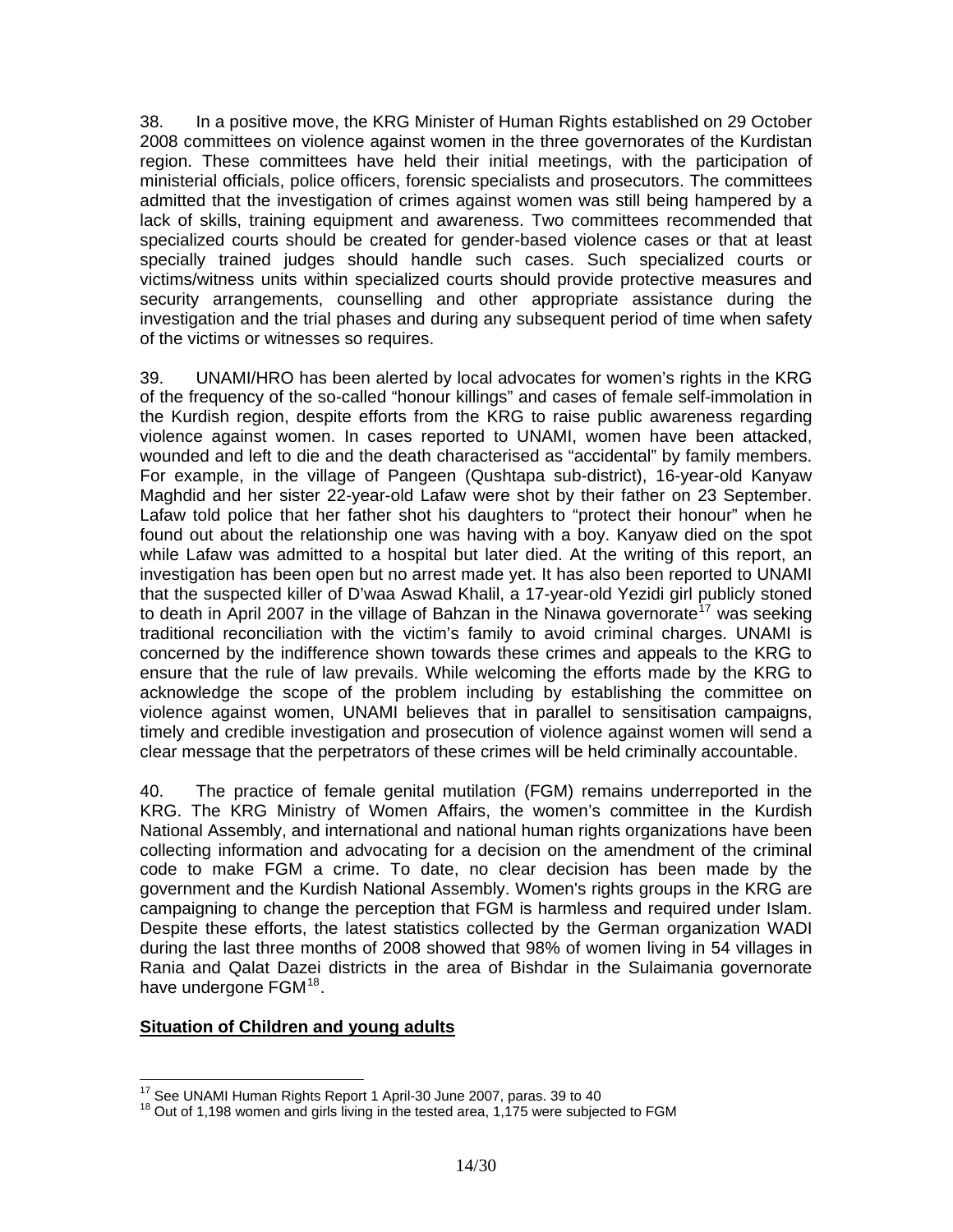41. Despite the improvement in the security conditions, the promotion, protection and respect of children's rights remain a major challenge in Iraq. Children and young adults are exposed to a wide range of grave violations including death and injury from sectarian violence, military operations and unexploded ordinances and other remnants of war. Iraq has experienced attacks on areas where children and young adults congregate, including schools. Media, police and military sources and NGOs have reported limited but increasing use of children and young adults by a range of non-state armed groups, including as suicide bombers. Abduction of children and young adults has also been reported, usually for ransom or similar criminal motives. Gender-based violence is affecting women, children and young adults. Increasing reports show that women and children are becoming victims of sexual violence, forced marriages, "honour crimes" and trafficking. The difficult access to essential social services for children and young adults is also widely reported. Detention of children and young people also remains a major concern.

42. The Iraqi juvenile justice system continues to be characterized by the lack of community based actions to prevent juvenile crime. Lack of alternatives to the formal justice system (including appropriate diversion mechanisms) and an almost automatic tendency to remand juvenile suspects into custody pending trial remained constant. By the end of 2008 there were 1017 children in detention and reformatories out of which 368 (360 boys, 8 girls) were in pre-trial detention and 556 (531 boys, and 25 girls) as convicts in reformatories<sup>[19](#page-14-0)</sup>. Correction facilities holding children in Iraq are critically overcrowded, their infrastructure has been neglected over the years and minimum standards of hygiene not being observed, leading frequently to the spreading of contagious diseases.

43. According to UNICEF, children and adolescents in contact with Iraqi security forces have been, and continue to be, exposed to physical and mental abuse, particularly upon arrest and during the early stages of investigation. The Iraqi criminal justice system places an overwhelming weight on confessions, thus detained children are almost inevitably subjected to threats, ill-treatment and torture by investigators with the aim of obtaining a confession. Children are likely to spend lengthy periods in pre-trial detention in violation of the provisions of the Convention on the Rights of the Child and other relevant standards. Key actors, service providers and institutions lack knowledge of modern juvenile justice procedures. The social support systems are inadequate, obsolete and under-funded. The Juvenile Care Law of 1983 needs to be reviewed in line with international standards.

44. The situation of children under MNF-I detention is no longer at crisis level, as detainee figures dropped from 874 on 8 December 2007 to approximately 500 in mid-May 2008, and then further to 50 by the end of December 2008.

### **Situation of minorities and other groups**

45. As efforts on the different political processes related to the governorate council elections and the resolution of the status of disputed territories increased in the second half of 2008, the situation of some minorities deteriorated. UNAMI remains concerned about the attempts to dilute the identity of minorities by forcing them to be identified

<span id="page-14-0"></span> $\overline{a}$ <sup>19</sup> 93 children out of the 1017 were either in pre-trial detention or already convicted. The breakdown does not appear for this group.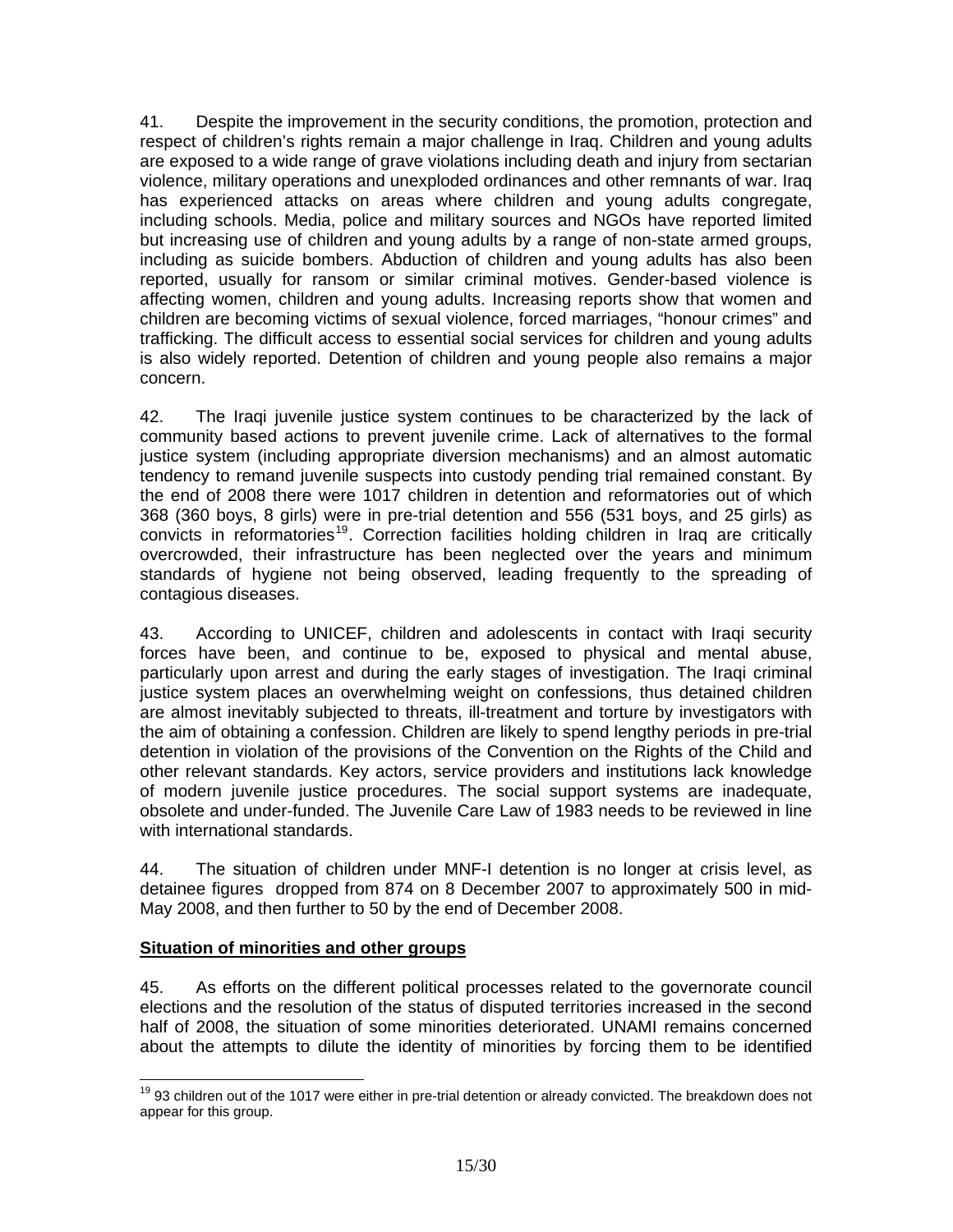either as Arab or Kurd and about the impunity of those responsible for abuses against minorities.

46. During the reported period UNAMI/HRO continued receiving reports of Christians being threatened, physically attacked and in some cases murdered by armed groups. The gravest incidents were the attacks that took place against Christians in Mosul. On 28 September, Christian demonstrations in Mosul requesting special provisions for minority representation in the governorate elections were followed by targeted attacks that left, according to the Ministry of Human Rights, 40 Christians dead. Following threats and attacks against their persons and properties, over 12,000 Christians fled from their homes<sup>[20](#page-15-0)</sup>. According to victims and IDPs, the attacks were allegedly conducted by extremist Islamic groups and were not prevented nor stopped by the forces that controlled the area. The subsequent deployment of units of the Iraqi Army in western Mosul reduced the tension and contributed to the return of many Christians to their places of origin. Towards the end of 2008, some 80% of the displaced Christians returned to their homes in and around Mosul. However, on 11 November, two Christian sisters were killed in Mosul by unknown gunmen.

47. Members of the Shabak minority continued to be targeted in Ninawa. On 12 July, the prominent leader Mullah Khadim Abbas was assassinated near Bartella. To date, and in spite of repeated calls by UNAMI, no one has been held accountable for this killing. Another Shabak leader, Haj Asa'ad Issa Abbas, was kidnapped and killed in Mosul on 17 December. Shabak groups reported that over 750 Shabaks have been assassinated by armed groups since 2004. UNAMI received several reports alleging verbal abuse and harassment of the Shabak by Peshmerga forces for their presumed lack of loyalty to Kurdistan and for insulting Kurdish leadership. On 13 December 2008, it was reported to UNAMI that a group of Asayish disguised as local police raided the house of Hussein Majeed, a Shabak, in Bartella Ninawa and took him to al-Kalak subdistrict in Kurdistan Region were he was tortured. He managed to escape and the following morning he was threatened to be killed if he reported the incident. Intimidation allegations increased as the provincial elections approached: UNAMI received reports of threats by armed groups to kill anyone who voted for the Shabak, and against the KDP, candidate Hussein Abbas.

48. UNAMI also received complaints from the Turkmen community that they continue to be denied the right to use their own language in Ninawa and reported restrictions to their freedom of movement by Peshmerga forces. Tensions between Kurdish and Turkmen communities remain high in Kirkuk. A suicide bombing and a mortar attack that took place at a Kurdish protest rally on 28 July escalated into deadly inter-ethnic clashes between armed Kurdish rioters, who blamed the Turkmen community for the attack on the rally, and armed guards protecting Turkmen facilities. Some 25 persons were killed and 180 injured and several buildings were attacked and burned.

49. Yazidi communities in Sinjar, Ninawa, continued reporting to UNAMI that they were the targets of threats and attacks by Islamic extremist groups. On 14 December, seven members of a Yezidi family in Sinjar were assassinated. It has also been reported to UNAMI that over 50 Yezidis have been arrested and prevented from conducting peaceful political activities by Peshmerga forces in December. UNAMI has also received

<span id="page-15-0"></span> $\overline{a}$ <sup>20</sup> In their comments on this report, the Ministry of Human Rights stated that the official count of displaced families was about 2400.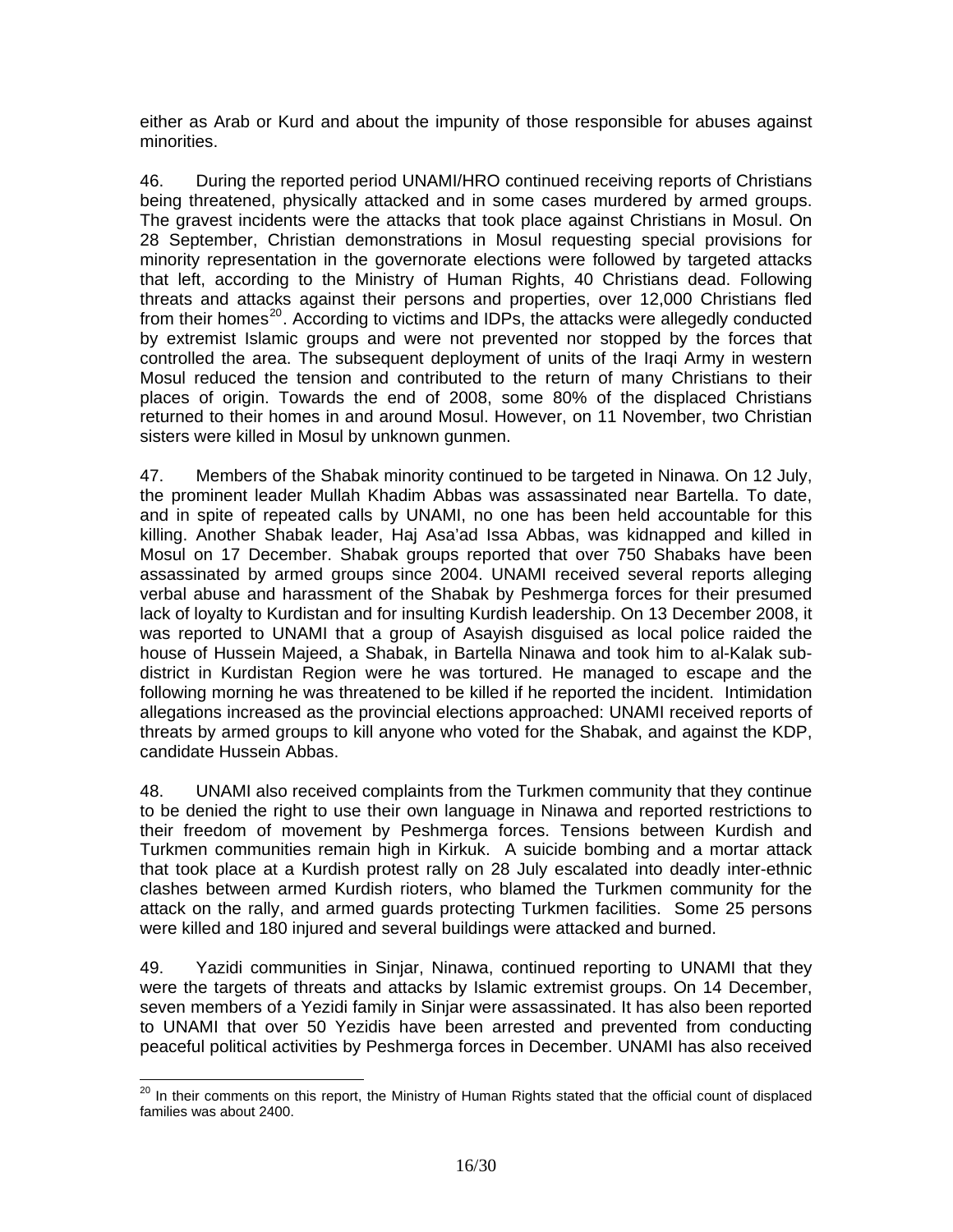complaints that members of the Yezidi community in Ninawa have been forced to collect their food aid in Dohuk, therefore reducing the statistical presence of Yezidis in the area.

# **Displacement**

50. During the second half of 2008, there has been a considerable increase in returns in comparison with the first half of 2008 with 145,920 internally displaced persons and refugees returned to their places of origin in Iraq. This increase can be attributed to several factors: the improvement of the security situation in Iraq; the introduction of Order 101 by the Prime Minister enabling returnees to regain possession of their occupied houses; the end of the summer break; and the need to enrol children in school. The overall number of returns in the year amounted to more than 221,000 persons. Internally displaced returned in much higher numbers (195,890) than refugees from neighbouring countries (25,370). Of the returns, 53% returned to Baghdad and 30% to Diyala.

51. The main concerns of returnees continue to be the security situation, lack of income and housing as well as lack of electricity and access to services. Access to Government support, enhancing the safety to returnees and assisting with critical aid interventions are supported by UN agencies and NGOs.

# **Migrant workers**

52. During the reporting period concerns were raised about the protection of migrant workers and possible human trafficking in Iraq as UNAMI received reports of foreign workers brought in by foreign contractors being exploited, underpaid, physically abused, deprived of their travel documents, left in inadequate living conditions, and insufficiently assisted.

53. A case that attracted worldwide publicity was the fate of one thousand migrant workers from India, Nepal, Bangladesh, Pakistan and Sri Lanka who were lured to Iraq by local agents in their respective countries of origin and kept for up to three months without jobs and pay in a warehouse at Baghdad airport. UNAMI/HRO met with the workers on 10 December, who told UNAMI that they paid between US\$2,000 to US\$5,000 to agents who promised them a job on US military bases in Iraq working for Najlaa, a Kuwait based subcontractor to the US contractor Kellogg, Brown and Root. Najlaa apparently lost the contract and workers ended up in three overcrowded warehouses in a compound surrounded by armed guards, with poor food, dirty water and only ten working toilets. In addition to concerns about their living conditions, UNAMI recorded irregularities about their legal status in Iraq as some had no valid entry visas and some had fake visas in their passports.

54 UNAMI also visited another site in Baghdad Airport where 42 Nepalese lived in cardboard makeshift tents for several months on the streets across from the Iraqi Airways building. Forced to sleep and wash in the open, they had survived on handouts given to them by the US army and sympathetic Iraqi civilians. They earlier had been provided with hotel accommodation by their agent until he was arrested by the Iraqi police and deported to Dubai. Unable to pay for the hotel, the Nepalese ended up on the streets. The International Organization for Migrations (IOM) has offered assistance and at the end of the reporting period eight men had returned to Nepal. UNAMI has requested compliance with international labour standards for all foreign workers in Iraq.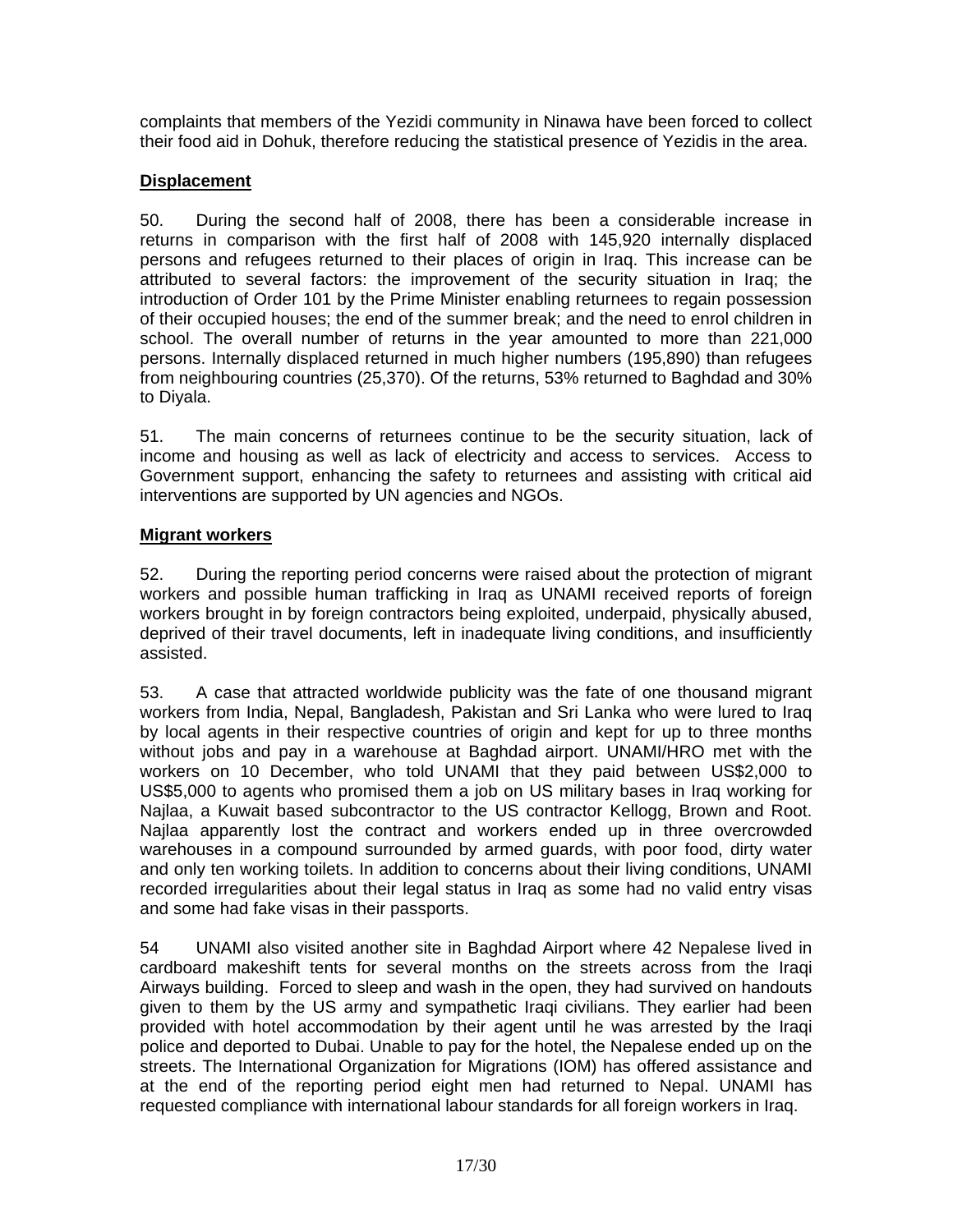### **Camp Ashraf**

55. The situation of the estimated 3,300-3,500 residents of Camp Ashraf in Diyala remains of concern to UNAMI. On 19 October UNAMI/HRO visited Camp Ashraf to discuss concerns expressed by PMOI leadership and to meet with camp residents. However, discussions with residents always took place in the presence of a PMOI representative. The status of the residents of Camp Ashraf and PMOI members remains undefined as the hand-over of the security of the camp from MNF-I to the Iraqi Armed Forces was scheduled to occur on 1 January 2009. The US government has consistently reassured residents that they had guarantees from the Iraqi government for the safety of Camp Ashraf's residents. MNF-I has also reaffirmed that they will monitor the situation after 1 January 2009.

56. To prepare a detailed plan regarding the future of Camp Ashraf and to monitor the implementation of any decisions, the Government of Iraq has established a committee under the leadership of the National Security Council Director-General for Internal Security with representatives from the Ministries of Human Rights, Displacement and Migration, Foreign Affairs, Interior, Defence, and Justice and from the Iraqi National Intelligence Service. The Government of Iraq has publicly declared that the PMOI is an illegal organisation in Iraq, that the exiled Iranian PMOI members in Camp Ashraf must leave Iraq and that the camp will be closed. The Government of Iraq has also repeatedly declared that it will abide by Iraqi law and international law in dealing with the residents.

57. UNAMI welcomes the assurances given by the Government of Iraq that it will abide by Iraqi and international law regarding the issue of Camp Ashraf. UNAMI recalls that it has consistently advocated that PMOI members, residing in the Camp must be protected from forcible deportation, expulsion or repatriation in violation of the *nonrefoulement* principle. UNAMI has also reminded the concerned parties that the residents should enjoy fundamental rights and the protection provided by the fourth Geneva Convention. UNAMI feels that those individuals suspected of responsibility for illegal past activities should be brought to justice in conformity with internationally recognized standards of fair trial and due process of law. Similarly, if they are to remain on Iraqi territory, the residents of Camp Ashraf are expected to continue to fully respect the laws of Iraq. At the writing of this report, three solutions still remain foreseeable: a voluntary return of Camp Ashraf residents to Iran, resettlement in third countries, or a regularization of residents' legal presence in Iraq.

### **Freedom of expression and the targeting of media workers**

58. Journalists and media workers continue to be one of the most vulnerable professional groups in Iraq and are the target of armed groups. During the reporting period, UNAMI continued to receive reports of intimidation, harassment, arrest and killing and injuring of media professionals. On 1 July, Azad Argushi, the Director of the TV station *Newroz Satellite*, was kidnapped by unknown men wearing police uniforms. He was tortured and left with severe injuries on the main road between Erbil and Salahaddin sub-district. On 21 July, unidentified men gunned down 23-year-old Soran Mama Hama, the head of the Kirkuk office of *Lvin* magazine, in front of his house in the Rashidawa Quarter of Kirkuk. Hemn Baqir, the deputy Editor-in-Chief of *Lvin* said that Hama had received threats after writing articles on subjects considered sensitive such as the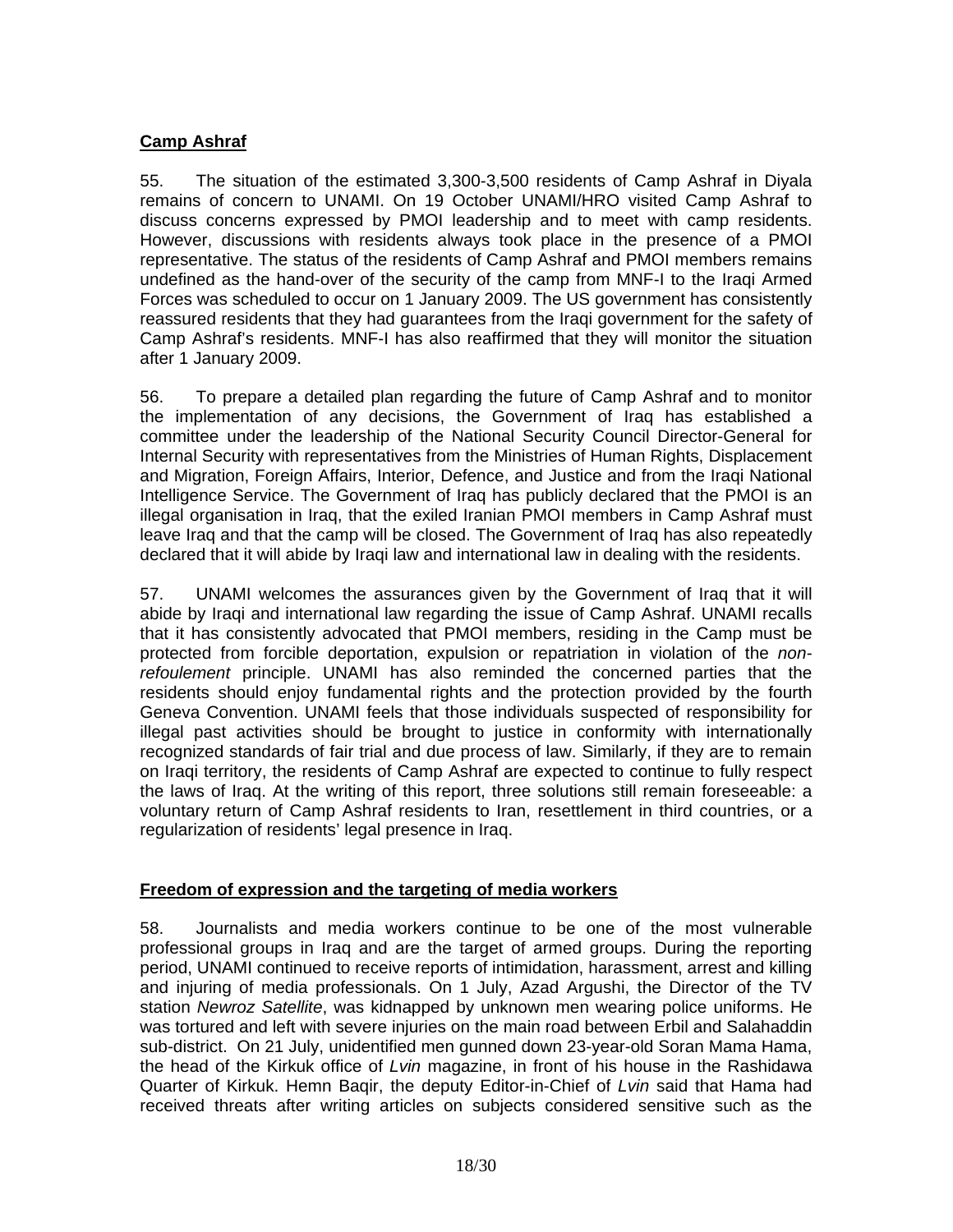alleged involvement of Kurdish officials in prostitution rings in Kirkuk. On 17 August, gunmen threw a grenade at a car transporting a television crew working for *Afaq*, a Dawa party-funded local television station in Baghdad. The reporter, a cameraman and a driver were seriously injured. On 13 September, [a four-member crew](http://www.africasia.com/services/news/newsitem.php?area=mideast&item=080913115713.lh8bs3kd.php) of privatelyowned television channel *al-Sharqiyah* was kidnapped by gunmen and killed shortly afterwards in the al-Zangili quarter in west Mosul. On 20 September, the head of the Journalists Union, Mouaid Allami and four civilians were injured when a bomb planted near the main gate of the Journalists Union building in eastern Baghdad exploded. On 10 October 29-year-old Kurdish journalist Diyar Abbas Ahmed, working for *al-Ain* news agency, was assassinated in the city centre of Kirkuk as he left the Artists' Union building.

59. Journalists and media workers were also assaulted, intimidated, harassed or briefly detained by law-enforcement personnel. On 17 July, journalist Ahmed Jabbar Muhamad of *Regay Kurdistan* newspaper was attacked by a police officer from a special Ministry of Interior unit guarding oil installations and confiscated his camera. Two journalists from *Kurdistan Satellite TV*, Shawkat Qadir and Yousif Krwatani, claim that on 12 August they were arrested in Bahrka, north of Erbil, for allegedly failing to obtain permission from the sub-district's security authorities to carry out their investigative work. Turkmen sources claim that Timor Beyatli, a newsreader for the Arabic service of the Turkmen *Turkmeneli TV* in Kirkuk, was arrested by Kurdish Asayish security forces at Erbil airport on 5 November and released two days later without charges. Two journalists from *Baba Gur Gur TV*, Hassan Ghafur and Hamza Shwani, were allegedly insulted and mistreated by a police squad in Kirkuk on 30 September while they were preparing a report.

60. There have also been complaints of interference in media reporting. On 11 October, thirty-five media workers and journalists were prevented from leaving the Council of Representatives in Baghdad after attending one of its sessions. The journalists were asked by security personnel from the Council to hand over all material, photos, videos and recordings related to the heated debate during the press conference between Hunain Qado, a minorities representative and other members of parliament.

61. On 22 September, the Kurdistan National Assembly passed a new journalism law. It was ratified on 11 October by Kurdistan Region President Massoud Barzani and entered into force on 20 October 2008. Under the new law, which has partially decriminalised journalism offences, journalists can be fined, but no longer imprisoned. Newspapers cannot be confiscated or suspended. The vague demand that freedom of the press and the work of journalists must not violate "public order and morality" has also been removed. Journalists are still prohibited from compromising the "security of the nation," a wording which is similar to the previously used "security of the region," but which should prevent the prosecutions of media workers for any activities deemed to be anti-Kurdish. Compulsory membership in the Kurdistan Union of Journalists was also abolished. However, journalists have expressed to UNAMI concern that the fines stipulated by such a law could be potentially crippling: one to five million Iraqi dinars (US \$820 to 4,200) for any journalist who violates the journalism law, as well as fines of five to ten million Iraqi dinars (US\$ 4,200 to 8,400) for newspapers that publish news that compromise security, spread fear, hatred, animosity, undermine religious beliefs, interfere with individual privacy or contain libel and slander.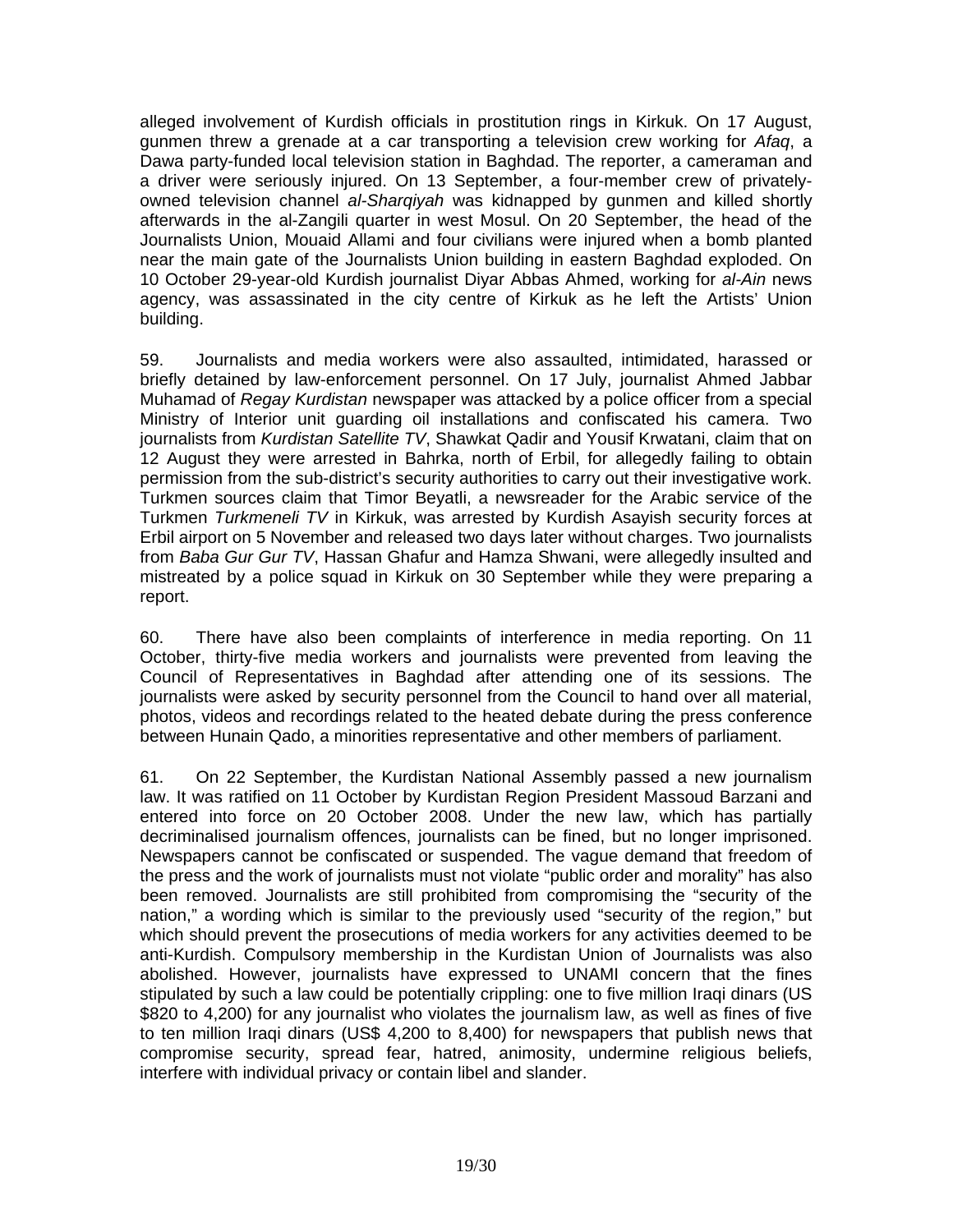62. However, UNAMI is concerned by reports that many judges in Kurdistan are ignoring the new legislation. On 4 November, the Kurdistan Court of Appeal in Sulaimaniya imposed a one-month prison sentence on Shwan Dawdi, editor-in-chief of the Kirkuk-based *Hawal* newspaper for alleged defamation of the retired judge Kemal Mustafa. Dawdi was jailed and fined 300,000 Iraqi dinars (US\$ 255) for articles he had published in 2004. When the judge was asked why he did not apply the new journalism law he replied that he "had not received such a law." On 13 November, the Criminal Court in Sulaimaniya reviewed its sentence, overturned the earlier charges and decided that Dawdi should be tried under the new law. Medical doctor and freelance journalist Adel Hussein was sentenced to six months in prison in Erbil on 24 November for having written an article about sexual health for homosexuals that was published in April 2007. The court had not applied the new journalism law but a provision in the 1969 Iraqi penal code on offending "public decency" thus denying the defendant protected status under the new law.

63. UNAMI/HRO also received reports of intimidation and violence against ordinary citizens exercising their right to freedom of expression. On 9 July, when students of the Information Technology Department at Sulaimaniya University erected a tent and began a hunger strike in front of the University to demand improvements to the curriculum and education system they were warned by Asayish officers to end their protests. When the students refused the demand, fourteen were arrested the following night by unidentified armed men in civilian clothes, taken to an Asayish detention centre where they were beaten and insulted then released a few hours later.

# **Governorate Council Elections**

64. The adoption of the Electoral Law on 26 September paved the way for Governorate Council elections to take place on 31 January 2009. Following protests by minority groups and intensive debates in the Parliament, an amendment granting reserved seats for Christians, Shabak, Yezidis and Sabean-Mandean in Baghdad, Ninawa and Basra was finally approved on 3 November. Although Christian groups complained that the number of seats was not representative of their size, UNAMI HRO believes that the amendment to the law was a significant step in favour of the recognition of the special status of minorities in accordance with article 125 of the Constitution. Additionally, the final version of the law did not include a quota of at least one quarter of the seats being reserved for women. It is the first time since 2004 that this requirement was not part of the electoral legal framework. Women's groups and female members of parliament protested the absence of a quota, which is contrary to the 31 July 2008 Iraqi Supreme Court interpretation of the electoral law to the effect that a 25% quota for women is mandatory.

65. Staff of the Independent High Electoral Commission (IHEC) was also the targets of several attacks aimed at influencing the electoral process. On 18 August, in Basra an IHEC office director and two assistants were killed in an armed ambush on their vehicle. On 26 August, an IHEC employee was killed when his home was bombed in Thi Qar. On 19 October, an IHEC employee in Tameem province was kidnapped. On 29 November, the IHEC director in Zafaraniyah, Baghdad was murdered by unknown gunmen.

66. In addition to attacks against IHEC staff, politicians and candidates were also attacked during the reporting period. On 7 September, candidate Mohammed Rida al Khalaf was shot and killed in Abu al Khasib area of Basra. In mid-October, the President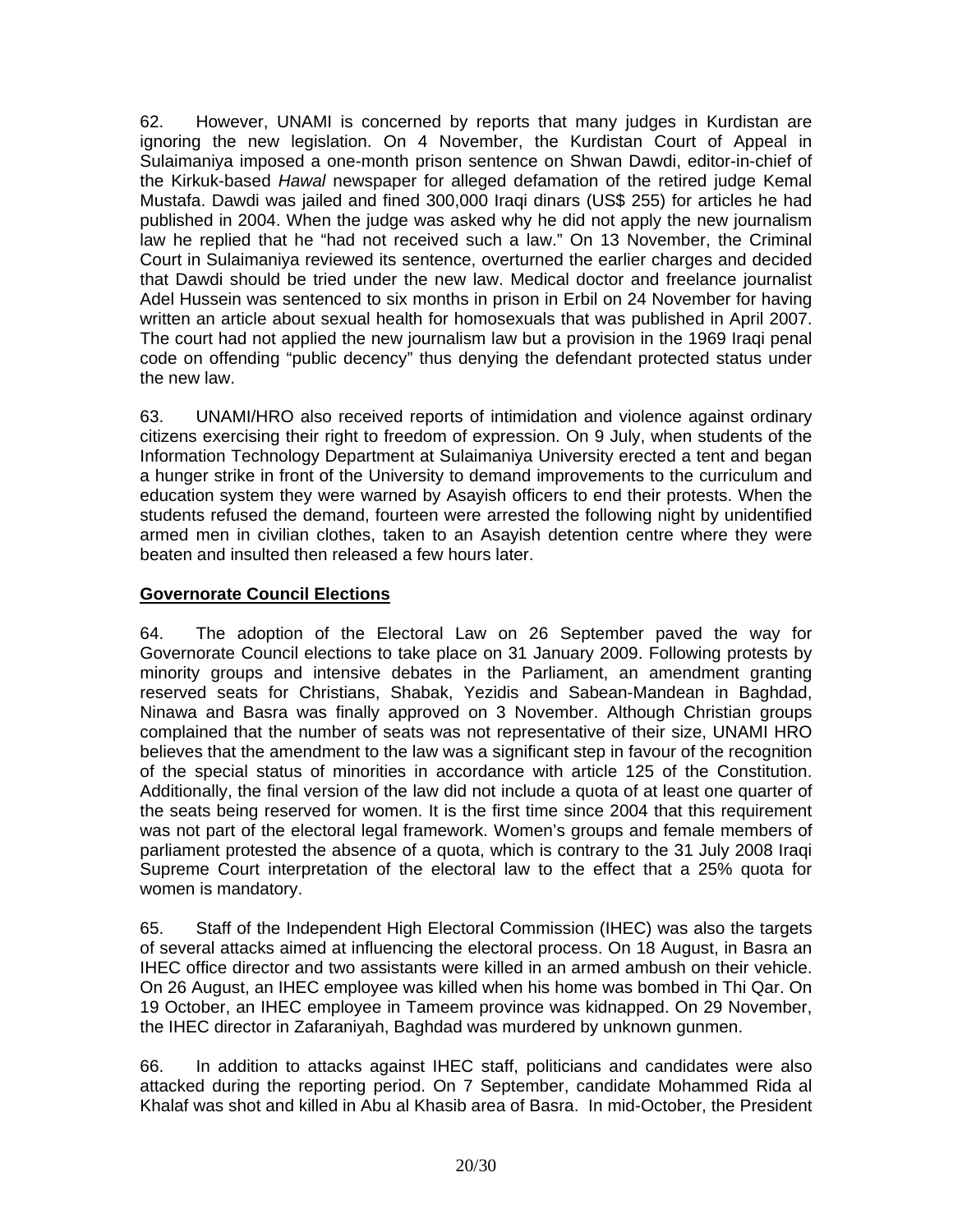of National Dialogue front in Anbar, Ahmed Dawoud was shot and injured in central Ramadi. At the same time, a senior Iraqi Islamic Party (IIP) member was killed by a suicide bomber at his home in central Fallujah. On 5 December, a Jalawla Local Council member and his three cousins were murdered in Diyala. During the second week of December a Sahwa Council leader in Karma was killed by a targeted bomb, an IIP office was bombed in Mosul, the mayor of Ba'aquba was injured in an explosion and a bomb exploded outside the Headquarters of the Basra Tribal Support Council. On 15 December the mayor of Aden, Ninawa, was assassinated. The last week of December recorded the bloodiest incidents: a reconciliation meeting for tribal leaders in Yousufiyah was targeted by a suicide bomber which resulted in 23 persons killed; a car bomb targeting a council member killed two policemen in Basra; and the head of the Association of Kurdish Tribes in Khanaqin, Diyala was assassinated.

67. The political campaign started on 29 November. Most reports of complaints received by UNAMI referred to destruction of political propaganda, threats against communities and partisan behaviour of security forces.

# **Legislative Developments**

68. During the second half of 2008 there was considerable progress in the adoption of human rights related legislation by the Council of Representatives and other State bodies.

69. UNAMI/HRO considers one of the most significant developments to be the adoption by the Council of Representatives of the Law for the establishment of the Independent Human Rights Commission on 16 November taking into account the Paris Principles on the independence of the National Human Rights Institutions. This concluded over two years of legislative process and intense UNAMI advocacy work. Once established, the Independent Human Rights Commission will become an essential institution for the promotion and protection of human rights in Iraq.

70. Following approval by the Iraqi Council of Representatives on 17 August, the three-member Iraqi presidency ratified the Convention against Torture and Other Cruel, Inhuman or Degrading Treatment or Punishment (CAT). A day later, an official of the Ministry of Human Rights called upon governmental and judicial authorities to protect prisoners and to prosecute those who abuse and torture prisoners and detainees. This essential and very positive step should be followed by depositing the ratified instrument before the UN Secretary-General and a thorough review of the existing legislation to harmonize it and bring it in line with the CAT and by the training of law enforcement officials for which UNAMI stands ready to assist.

71. The Human Rights Committee of the Council of Representatives also initiated the drafting of a package of welfare legislation which aims at securing financial assistance to economically disfranchised groups with specific focus on vulnerable women.

# **V RULE OF LAW**

### **Criminal Justice, detention and internment**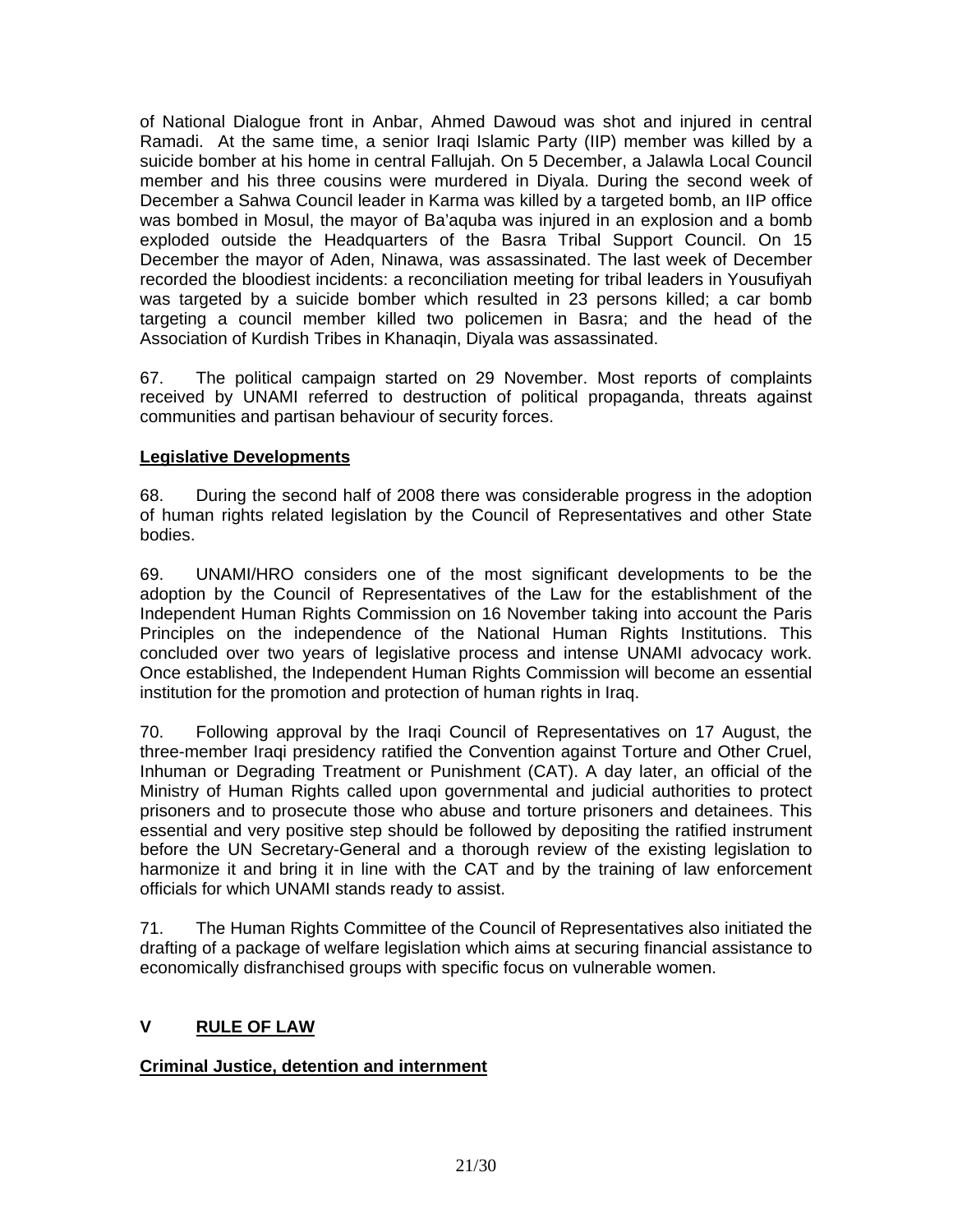72. The situation of detainees across the country, including in the Region of Kurdistan, under the authority of the Ministries of Interior, Justice, Defence, and Labour and Social Affairs remains of great concern to UNAMI. Figures for the total number of detainees held by the Iraqi government (with the exception of KRG) were made available to UNAMI by the Ministry of Human Rights. According to the figures provided, the total number of detainees, security internees and sentenced prisoners under Iraqi control increased at the end of December 2008 to 26,249 including 1,017 juveniles, from 24,216 at the start of the reporting period. The figures relating to the KRG area received by UNAMI/HRO from the Ministry of Human Rights in Erbil stood at 2,707 persons. The number of detainees held by the KRG authorities does not include those held by the Asavish forces $^{21}$  $^{21}$  $^{21}$ .

| Detainees breakdown: July to December - 2008 |                                 |       |       |       |       |       |       |
|----------------------------------------------|---------------------------------|-------|-------|-------|-------|-------|-------|
|                                              |                                 |       |       |       |       |       |       |
| Seq.                                         | <b>Detention jurisdiction</b>   | July  | Aug.  | Sep.  | Oct.  | Nov.  | Dec.  |
|                                              | <b>MOJ</b>                      | 16788 | 17177 | 17070 | 16916 | 16661 | 16675 |
| $\mathbf{2}$                                 | <b>MOI</b>                      | 5720  | 6538  | 6473  | 6573  | 6616  | 6956  |
| 3                                            | <b>MOD</b>                      | 1060  | 1525  | 1618  | 1844  | 1639  | 1995  |
| 4                                            | <b>MOLSA</b>                    | 648   | 670   | 657   | 614   | 694   | 623   |
| 5                                            | <b>Total Iragi Government</b>   | 24216 | 25910 | 25818 | 25947 | 25610 | 26249 |
| 6                                            | $MNF - I$                       | 23229 | 20054 | 20054 | 17827 | 17827 | 15058 |
| 7                                            | <b>Total in Iraq except KRG</b> | 47445 | 45964 | 45872 | 43774 | 43437 | 41307 |
| 8                                            | <b>Total in KRG</b>             | 2640  | 2675  | 2655  | 2780  | 2718  | 2707  |
| 9                                            | <b>Total all over Iraq</b>      | 50085 | 48639 | 48527 | 46554 | 46155 | 44014 |

73. From 1 July to 31 December, the Central Criminal Court of Iraq and other criminal courts in the country have issued 192 death sentences. It is not known whether these sentences will be implemented as no death sentence has been executed in Iraq since February 2007 according the High Judiciary Council. However, according to Amnesty International web site, there were 34 executions in the year 2008. UNAMI/HRO was unable to attend CCCI proceedings during the reporting period due to the new security measures introduced which restricted access to the Court.

### **Amnesty law**

74. On 27 February 2008, the General Amnesty Law came into force in Iraq. The law covers those Iraqi and non-Iraqi nationals who have been convicted of offences under the Iraqi Criminal Code. The General Amnesty Law does not provide amnesty for all offences and it has various exceptions. For example, persons sentenced for crimes resulting in death or permanent disability, premeditated murder, manslaughter, abduction, aggravated theft, rape, incest, forgery of Iraqi or foreign currency and official documents, drug offences, and the smuggling of antiquities are not eligible for consideration for amnesty. Those eligible for consideration include persons who have not been sentenced but who have been held in detention for more than six months

<span id="page-21-0"></span> $\overline{a}$ <sup>21</sup> At the time of writing, UNAMI was unable to obtain information pertaining to the number of detainees in Asayish facilities.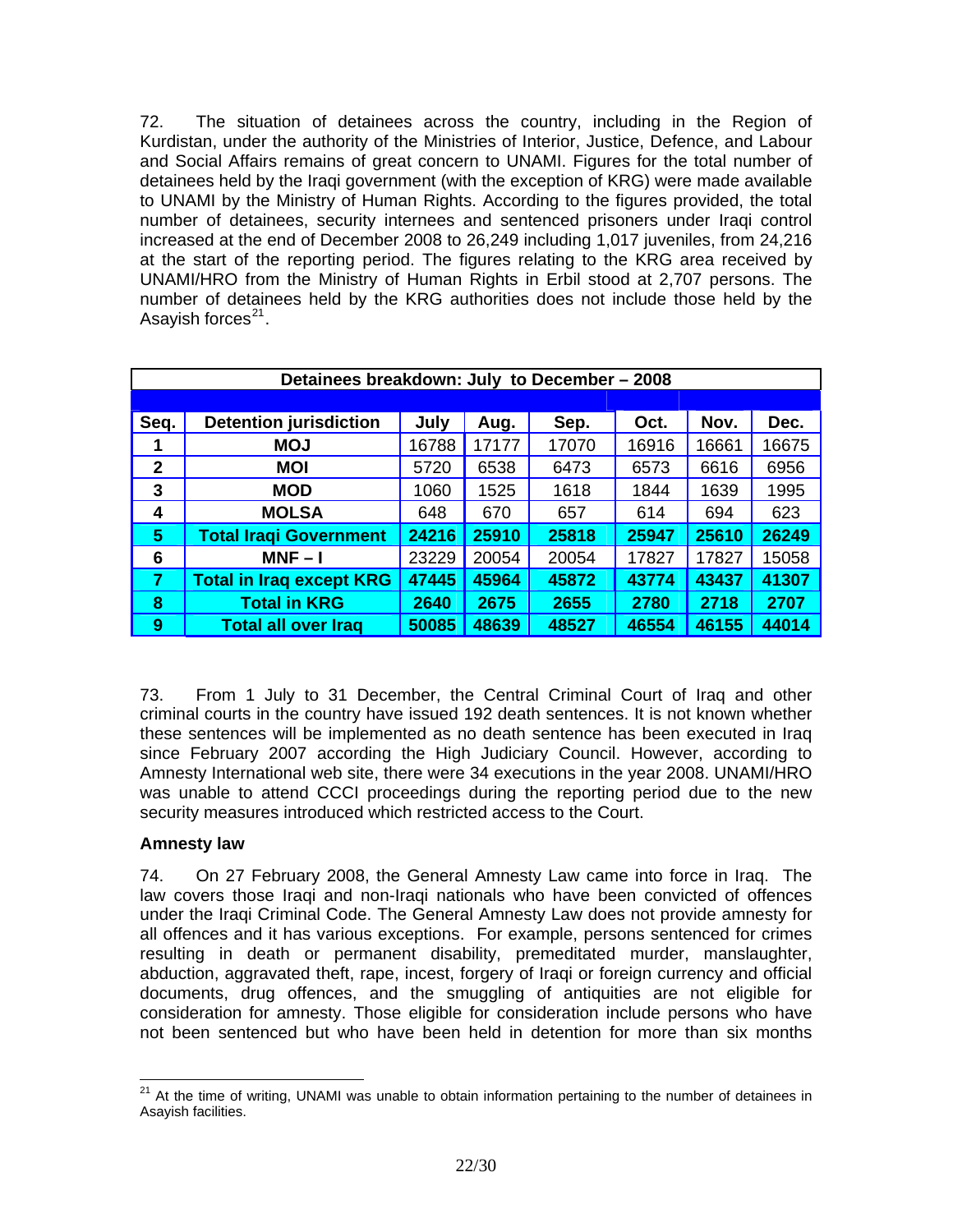without referral to an investigative judge or more than one year without referral to a competent court.

75. To implement the General Amnesty Law, a committee has been established in each jurisdiction to review cases. Detainees or prisoners eligible for amnesty, or their relatives, can submit an application to have their cases reviewed and have the right of appeal to a competent court. The High Judiciary Council reports that, as of 31 December 2008, there were 127,431 cases, representing persons currently detained or at large, eligible for consideration under the law and 30,879 cases, representing persons ineligible due to the nature of their crimes.

76. UNAMI remains concerned over several omissions in the General Amnesty Law. The General Amnesty Law does not explicitly exclude from amnesty persons who may have committed crimes of universal jurisdiction such as crimes against humanity, genocide, war crimes or gross violations of international human rights. The latter are generally understood to include extra-judicial, summary or arbitrary executions, torture and enforced disappearances. In that respect, the General Amnesty Law could be inconsistent with Iraq's obligations under international law to investigate human rights violations and bring perpetrators to justice.

77. UNAMI is also concerned with the silence of the General Amnesty Law with respect to the right of victims to seek civil remedies and on the right of detainees or prisoners to seek compensation if it is proven that they were wrongfully detained. The General Amnesty Law should be explicit as to the rights of victims, both to assure those who may be unaware of these rights and to avoid ambiguity in the interpretation or applicability of civil laws in respect of remedies and reparations.

78. To date, while there are large numbers of detainees and prisoners eligible for amnesty, the actual application of the General Amnesty Law in practice remains limited. Since coming into force in February 2008, the number of eligible persons released under the law remains extremely small. Despite 127,431 cases of persons being eligible, according to some estimates received by UNAMI as of October 2008 only 2,000 detainees and convicted prisoners have been released since the law came into force.<sup>[22](#page-22-0)</sup>

### **Lack of progress in the pursuit of torture cases**

79. UNAMI is concerned about the lack of progress in the prosecution of the suspect perpetrators of the torture and murder of detainees. The case of Adnan Awad Mohammed Thaib al-Jumaili is an illustrating example. He was arrested on 17 May 2007, in the Abu Ghraib area by the Iraqi Army and subsequently died in detention on 30 May 2007. An autopsy conducted by Iraqi doctors stated that Mr. Awad died from internal haemorrhaging in the brain and chest caused by blunt force trauma.

80. Following an investigation, an arrest warrant was issued on 2 October 2007 against Iraqi intelligence officer Lieutenant X for the charge of murder. The Officer was already suspected of numerous other systematic acts of torture but before he could be

<span id="page-22-0"></span>l  $^{22}$  In its 2008 Human Rights Report on Iraq, the United States Department of State mentions that "At the end of the year *[2008]*, there were approximately 7,500 releases" in application of the General Amnesty Law quoting data from the Iraqi Ministry of Human Rights. See 2008 Country Reports on Human Rights Practices, 2008 Human Right report: Iraq at *<http://www.state.gov/g/drl/rls/hrrpt/2008/nea/119116.htm>*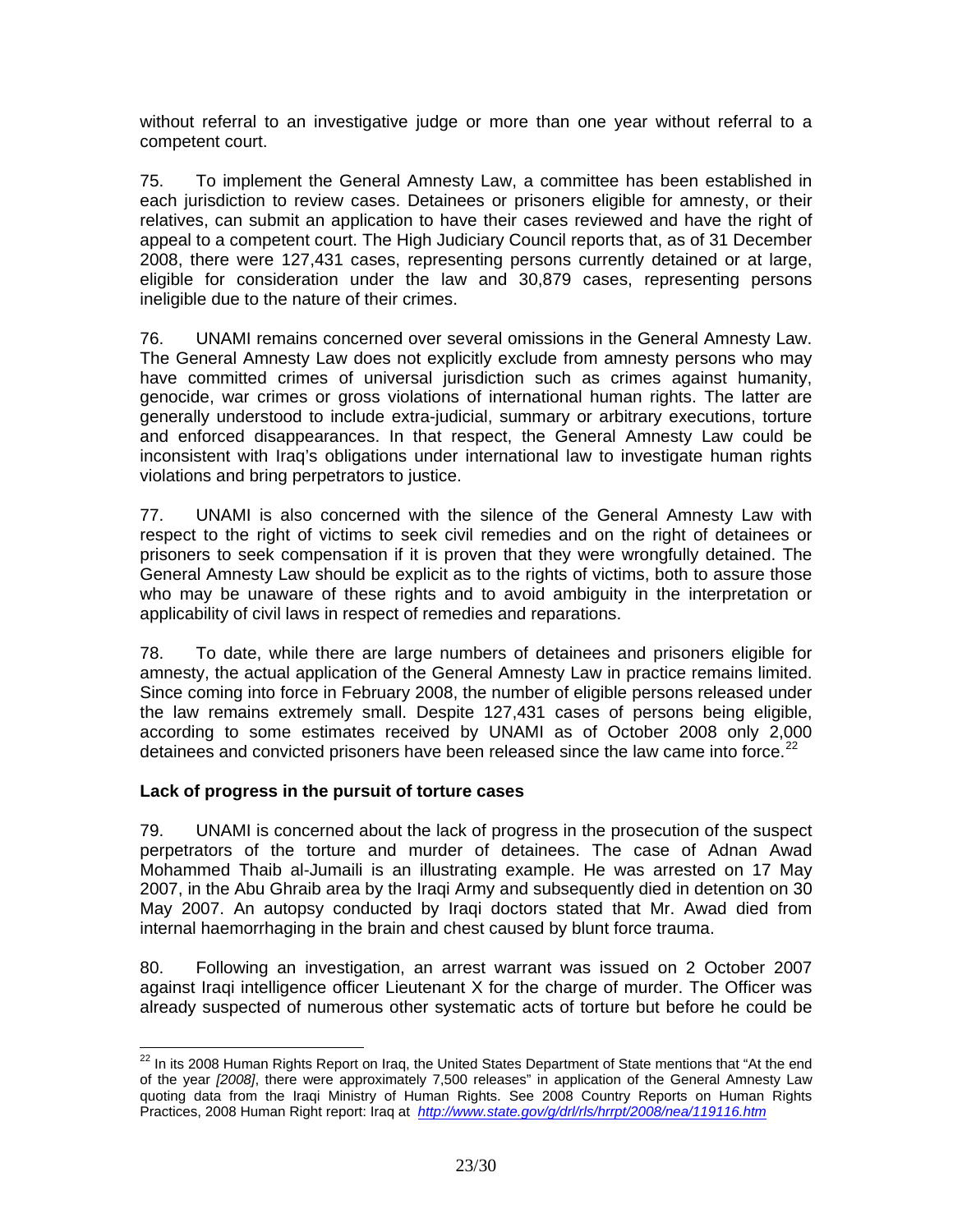arrested he went into hiding. Warrants were then issued for the arrest of the commander and deputy commander of the Brigade concerned for allowing the Officer to escape. However, the two high-ranking officers were not arrested and subsequently were granted amnesty under the new Iraqi amnesty law. The Officer was on the run for eight months until his arrest on 10 June 2008 in al-Hillah. After spending approximately ten weeks in custody, the judge in charge of the investigation issued a decision to release the suspect. The release order stated:

*"Due to the progress of the investigation to advanced levels and legal permissibility I have decided to release the defendants [ X ] (…) on guaranteed bail set at ten million dinars for each defendant".* 

81. While it is the judge's discretion to release a defendant on bail pending the conclusion of an investigation, the fact that the defendant had been at large for 8 months before his arrest and thus was a flight risk, could be considered to be a compelling ground to keep him in pre-trial detention. At the writing of the report, there was no progress in the investigation.

82. This case illustrates the fact that the use of torture as an interrogation method and the ill-treatment of detainees remains a serious challenge to Iraq's criminal justice system. The lack of accountability of the perpetrators of such human rights abuses reinforces the culture of impunity. UNAMI notes that there are no documented cases to this day where an official of the Minister of Defence has been held accountable for human rights abuses. This laxity in the prosecution is contrary to the international obligations undertaken by Iraq and to the provisions of the Convention against Torture, whose ratification should be forthcoming.

### **Detention under the Authority of the Government of Iraq**

83. The number of detainees in Iraqi Government custody increased during the reporting period and there was little improvement on the ability of the Government of Iraq to effectively address the many issues surrounding detention, including a lack of capacity and resources.

84. The Charts below show a breakdown of the numbers of detainees in Iraqi detention facilities per Ministry concerned.

| Iraq Government Detainees from July to Dec. 2008 per Ministry concerned |       |      |              |      |              |  |  |
|-------------------------------------------------------------------------|-------|------|--------------|------|--------------|--|--|
| <b>Month</b>                                                            | MoJ   | MoD  | <b>MoLSA</b> | Mol  | <b>Total</b> |  |  |
| July                                                                    | 16788 | 1060 | 648          | 5720 | 24216        |  |  |
| Aug.                                                                    | 17177 | 1525 | 670          | 6538 | 25910        |  |  |
| Sep.                                                                    | 17070 | 1618 | 657          | 6473 | 25818        |  |  |
| Oct.                                                                    | 16916 | 1844 | 614          | 6573 | 25947        |  |  |
| Nov.                                                                    | 16661 | 1639 | 694          | 6616 | 25610        |  |  |
| Dec.                                                                    | 16675 | 1995 | 623          | 6956 | 26249        |  |  |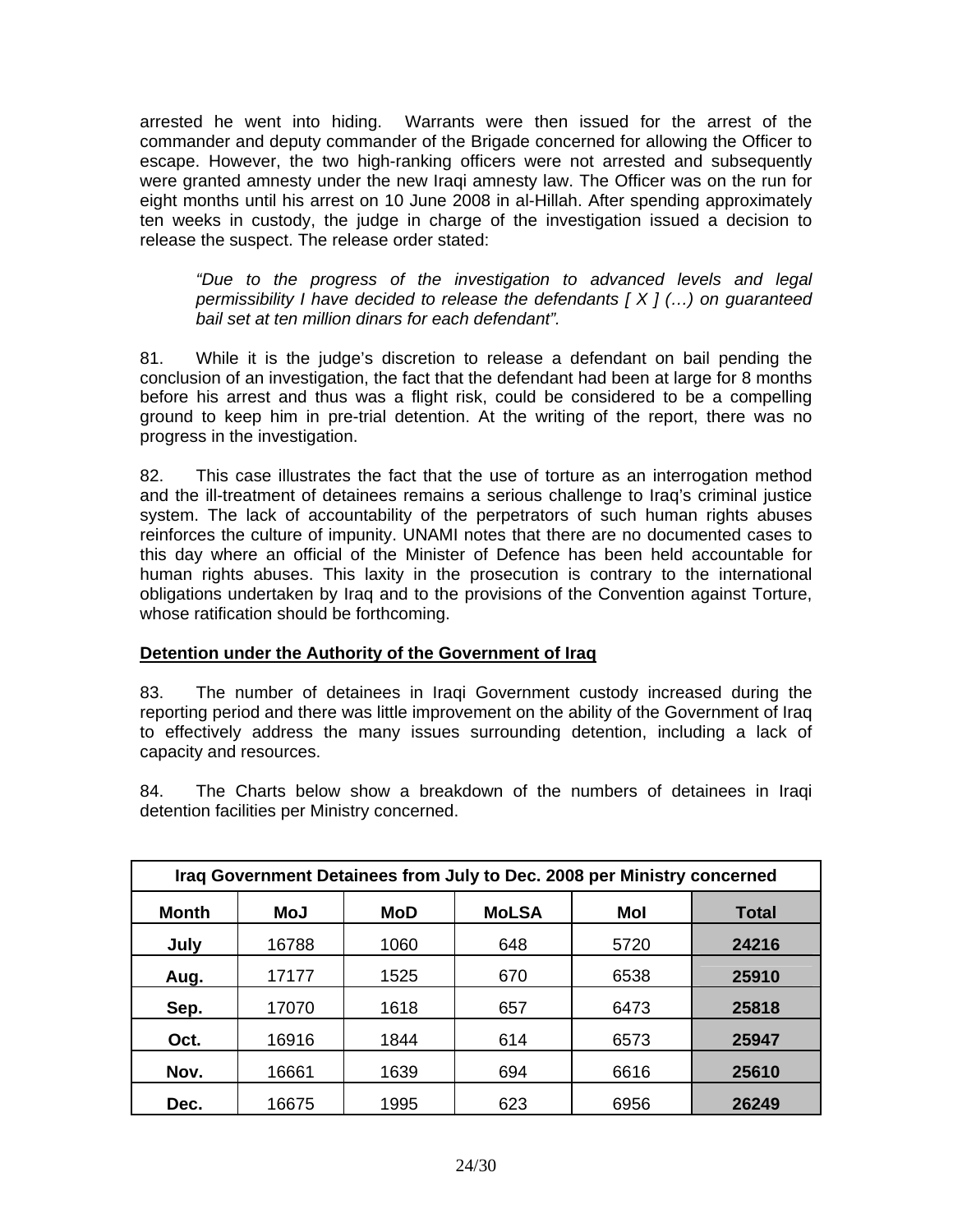| Iraq Government Detainees Figure from July to Dec. 2008 |       |       |                           |                         |       |  |  |
|---------------------------------------------------------|-------|-------|---------------------------|-------------------------|-------|--|--|
| Month                                                   | Men   | Women | <b>Juvenile</b><br>female | <b>Juvenile</b><br>male | Total |  |  |
| July                                                    | 22923 | 338   | 21                        | 934                     | 24216 |  |  |
| Aug.                                                    | 24531 | 349   | 22                        | 1008                    | 25910 |  |  |
| Sep.                                                    | 24403 | 368   | 27                        | 1020                    | 25818 |  |  |
| Oct.                                                    | 24463 | 396   | 21                        | 1067                    | 25947 |  |  |
| Nov.                                                    | 24057 | 378   | 23                        | 1152                    | 25610 |  |  |
| Dec.                                                    | 24836 | 396   | 19                        | 998                     | 26249 |  |  |

85. The Charts below show a breakdown of the number of detainees in Iraqi detention facilities by gender and age groups.

86. UNAMI remains particularly concerned that during the reporting period it continued to receive reports of prolonged periods of detention without charge or access to legal counsel and the use of torture or physical abuse against detainees to extract confessions. During interviews conducted by UNAMI/HRO in a number of Iraqi run detention facilities, many detainees have complained of being physically abused by the police.

87. During the reporting period, UNAMI conducted visits to the al-Harithiya prison in Baghdad, to the al-Jazeera police station in Ramadi and the detention facility at the Central police station in Fallujah. The number of detainees in the al-Jazeera police station is estimated at  $45^{23}$  $45^{23}$  $45^{23}$  spread out in two large cells. According to one police officer interviewed by UNAMI, "the detainee number is unknown because it changes all the time". All the detainees are pre-trial detainees; some of whom have been in detention for up to one year. There are no children or women. The biggest worries of these detainees are the delays of the trials. Five detainees had been released by MNF-I, then re-arrested by the Iraqi police at the time of the visit. The cells looked new, were cleaned and equipped with functioning air conditioning. Of particular concern to UNAMI is a comment by a senior police officer in Ramadi who complained that the ratification of the Convention against Torture would not be helpful, stating:

*"How are we going to get confessions? We have to force the criminals to confess and how are we going to do that now?"*

88. The detention facility in Fallujah is seriously overcrowded. At the time of the visit by UNAMI/HRO, 402 inmates, all in pre-trial detention, were held in five complexes of cells, each one subdivided into three to six rooms. UNAMI counted 123 detainees in less than 100 square meters in Room 1. Detainees hung their belongings to the wall to save

<span id="page-24-0"></span>  $^{23}$  There were 400 detainees in police custody in all of Ramadi as of mid-September 2008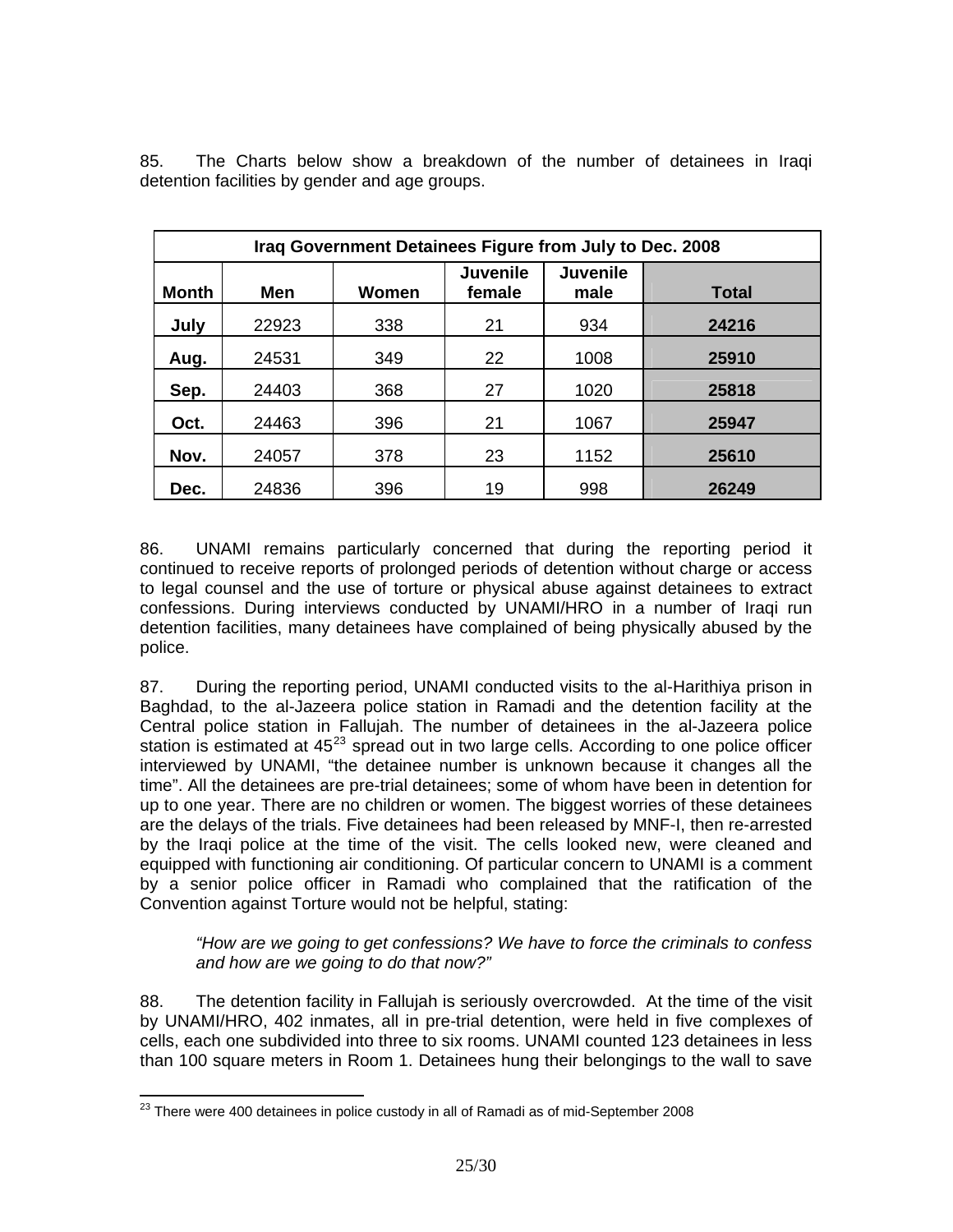room and had to sleep in shifts. All of the rooms in the facility were as cramped as Room 1. One separate cell contained 29 juveniles. Seven to ten inmates were previous MNF-I detainees at Camp Bucca and had been rearrested by Iraqi police. The building is old, the cells are too small and the generator does not provide sufficient power. Detainees also complained to UNAMI about the fact that investigative judges work too slowly. There were only two investigative judges in Fallujah at the time of the visit.

### **Detention under the Authority of the Multinational Force**

89. During the reporting period, there was a substantial decrease in the number of detainees held in MNF-I custody. From a peak of 23,229 in July, by the end of December, the number had fallen to 15,058. However, detainees have remained in custody for prolonged periods without judicial review of their cases. In August, UNAMI accepted an invitation to visit Camp Bucca near Basra where the vast majority of detainees under MNF-I custody are held.

90. Following the security agreement signed by the Iraqi and US governments on 17 November 2008 $^{24}$  $^{24}$  $^{24}$ , MNF-I will no longer be authorized to detain suspects in Iraq after 1 January 2009, unless specifically requested by an Iraqi decision issued in accordance with Iraqi law. The plan envisages the release or transfer of all detainees, except for some 5,000 detainees, to Iraqi custody by mid-summer 2009. The MNF-I announced providing the Government of Iraq with 1,500 files of detainees on the first day of each month. The Government of Iraq would then have thirty days to respond after which the detainees would be either released or transferred to Iraqi custody at the request of the Iraqi authorities. Each individual file prepared by the MNF-I is to contain a case summary of each detainee, describing the reasons for arrest by the MNF-I. It will be in English and in Arabic and will be a court document. However, there will be no evidence attached to the file. MNF-I Task Force 134 announced recruiting more than 50 lawyers to prepare these files. This operation is to be repeated every month until August 2009. Throughout this process, the US army will free, or hand over to the Iraqis, 1,500 detainees a month at a rate of about 50 a day. By August 2009, the US army expects to retain not to more than 5,600 detainees, who will be transferred to a new detention facility, Camp Taji, located in the northern vicinity of Baghdad. Camp Taji is expected to be turned over to the Government of Iraq in December 2009. UNAMI/HRO will monitor the process throughout the year.

### **Detention under the Authority of Kurdistan Regional Government**

91. The KRG 2006 Anti-Terrorism Law, which forms the legal basis for many arrests, has been extended into mid-2010. Meanwhile, claims by detainees of insufficient legal assistance and of inordinate delays in investigations and trial proceedings were frequent. Of particular concern to UNAMI is the practice of keeping some persons in *de facto* unlimited administrative detention. UNAMI/HRO has come across persons detained for five years or more. Many stated to have lost hope of ever being released and the authorities make little effort to justify, explain or even mask this grave violation of human rights.

<span id="page-25-0"></span>l <sup>24</sup> Agreement Between the United States of America and the Republic of Iraq on the Withdrawal of United States Forces from Iraq and the Organization of Their Activities during Their Temporary Presence in Iraq, signed in Baghdad on 17 November 2008.

See: [http://www.mnf-iraq.com/images/CGs\\_Messages/security\\_agreement.pdf](http://www.mnf-iraq.com/images/CGs_Messages/security_agreement.pdf)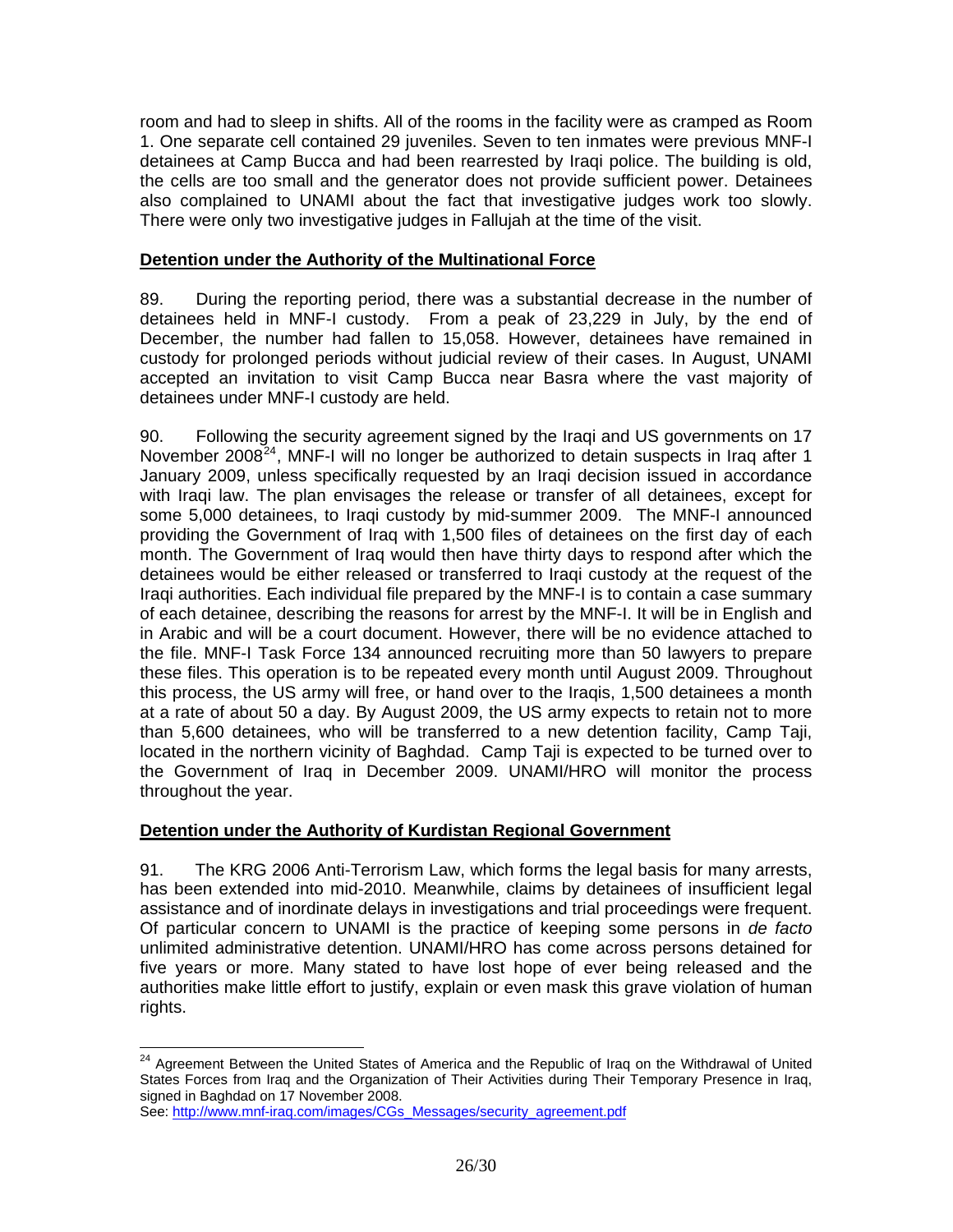92. UNAMI/HRO continues to document serious violations of the rights of suspects and those deprived of their liberties by the KRG authorities. These include claims of beatings during interrogation, torture by electric shocks, forced confessions, secret detention facilities<sup>[25](#page-26-0)</sup>, and a lack of medical attention. Abuse is often committed by masked men or while detainees are blindfolded. In general, detainees fear the interrogators and investigative personnel more than prison guards. UNAMI hopes that human rights compliance by guards in Asayish facilities will be supported by a newlyintroduced system whereby detainees can file complaints with a monitor. $^{26}$  $^{26}$  $^{26}$  The KRG Ministry of Human Rights, which issues quarterly reports on prisons, claimed that those responsible for torture were being punished  $27$  but UNAMI finds that many of the sanctions imposed (salary reductions, transfer and dismissal) are not serious enough given the severity of abuse of human rights. While some detainees were reluctant to disclose information for fear of retaliation, $28$  others complained freely about overcrowding, lack of hygiene, poor access to medical services, bad food, lack of recreational activities, insufficient family visits or other deficiencies.

93. In more positive developments, UNAMI noticed that several detention facilities were being renovated. For example, when UNAMI/HRO returned to Shaqlawa (which had been previously visited on 12 August 2007 and 14 February 2008) it was noted that renovation work had considerably improved the state of the cells, central courtyard and sanitation facilities. The numbers of inmates had also dropped from over 60 in February to 21 in October. UNAMI also notes that all mid- and high-level Government officials addressed expressed a general commitment to human rights without acknowledging the existence of human rights violations in the KRG. UNAMI also notes with appreciation that a committee on detention conditions headed by the KRG Prime Minister lobbies for greater respect for human rights.<sup>[29](#page-26-4)</sup>

# **VI PROMOTION ACTIVITIES OF UNAMI**

94. In line with its mandate, UNAMI/HRO continued its efforts in supporting the Iraqi government and civil society organizations through capacity building activities on human rights related issues. These activities were aimed at helping the development of an Iraqi owned and lead human rights protection system, prioritizing respect for the Rule of Law, the protection of women, reporting obligations and reconciliation and transitional justice.

# **Support to the Rule of Law Sector**

95. In July, UNAMI/HRO together with the Governance, Justice and Integrity Group and Terrorism Prevention Branch of the United Nations Office on Drugs and Crime's (UNODC) and the United Nations Office for Project Services (UNOPS) organized a workshop for the KRG judiciary and prosecutors entitled "*The Role of Judiciary in Protection of Human Rights in Criminal Justice including Counter-Terrorism.*" The workshop, attended by 45 judges and prosecutors from the Kurdistan Region, emphasized the importance of an independent and impartial judiciary and the principle of

<span id="page-26-0"></span><sup>&</sup>lt;sup>25</sup> KRG authorities consistently deny that secret detention facilities exist in Kurdistan.

<span id="page-26-2"></span><span id="page-26-1"></span><sup>&</sup>lt;sup>26</sup> Meeting with Ismaet Argushi, Director-General of Asayish Gishti Erbil, 12 August 2008.<br><sup>27</sup> Meeting with the Minister of Human Rights, Shwan Mohammed Aziz, 3 July 2008.<br><sup>28</sup> Names withheld by UNAMI for legal and secur

<span id="page-26-4"></span><span id="page-26-3"></span>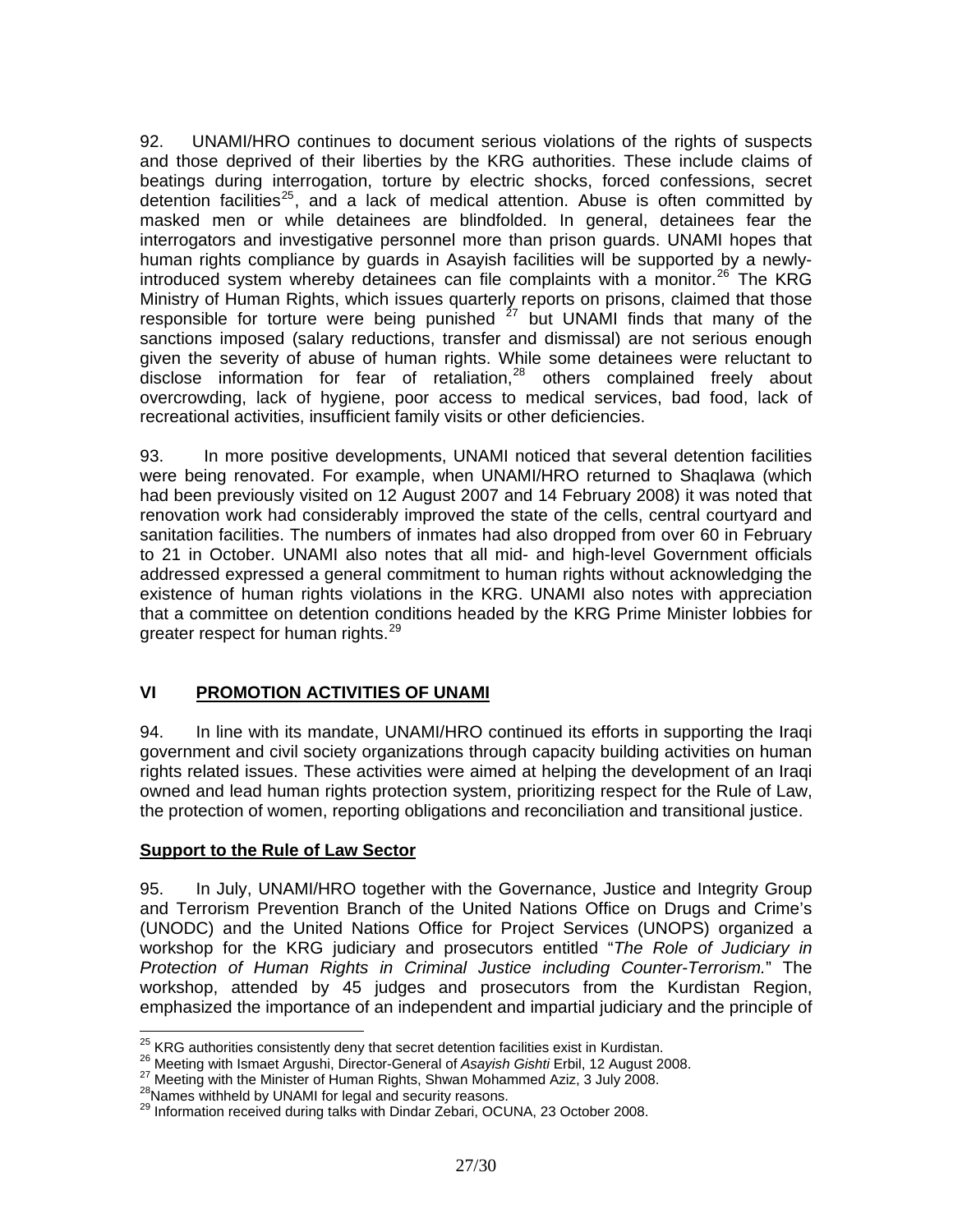separation of powers in order to ensure the rule of law and effective protection of fundamental rights and freedoms in Iraq. Participants were trained on existing international and regional legal rules and principles and jurisprudence governing the effective functioning of the judiciary. Discussions also tackled trial and review proceedings, civil rights and liberties. There was also a specific session on judges' role in monitoring and investigating violations of rights of suspects and victims and another session on human rights issues in counter-terrorism judicial proceedings.

96. In September, UNAMI/HRO together with the International Centre for Transitional Justice (ICTJ) and UNOPS, organized a training workshop in Amman on transitional justice issues with a focus on reparations for Iraqi government officials from the Institution of the Martyrs, the Institution of Political Prisoners and the Property Disputes Commission. Experts and trainers presented comparative experiences from Morocco, South Africa and Germany. Extensive discussions and mapping of needs for the three organisations were also conducted.

97. Also in September, UNAMI/HRO with ICTJ and UNOPS organized a workshop in Erbil on *"Implementing Reparation Mechanisms in Support of Transitional Justice."* This was the ninth seminar on transitional justice topics organized by HRO in the past two years. The objective of the workshop was to refresh and deepen the knowledge of those who had attended previous events as well as to expose a small number of new participants to transitional justice issues and concerns. Participants discussed reparations as a tool of transitional justice and criminal justice. They were also familiarized with truth-seeking mechanisms, institutional reforms and a number of transitional justice case studies from other countries. Participants included 40 parliamentarians, university professors, senior judges, NGO activists and government officials from the Ministry of Human Rights and the Ministry of Labour and Social Affairs from all three governorates of the Kurdistan Region.

98. In December, the first training of Ministry of Defence officials took place in Erbil. The workshop, which targeted 17 officials, was part of the UNAMI/HRO and the United Nations Development Programme project entitled *"Supporting MoI and MoD in Mainstreaming Human Rights into their Work and Structure".* The training addressed various human rights dimensions which are closely connected to the work of the Ministry officials in order to enable the participants to acquire relevant skills of investigation and inspection from a human rights perspective. The training included sessions on International Human Rights Law, International Humanitarian Law and Iraqi Law.

# **Support to the Governmental Sector**

99. During the reporting period UNAMI/HRO received several requests from the Iraqi Government to support its human rights initiatives. The Ministry of Human Rights requested support for the preparations of its report to the United Nations Human Rights Council through the Universal Periodic Review. The Review is due in February 2010 and the reports are required to be submitted during the second half the year 2009.

100. UNAMI/HRO also received a request to support the efforts of the Ministry of Human Rights on the exhumation of missing Kuwaiti prisoners of war from the 1990- 1991 conflict. The newly acquired expertise will be used in the future in researching the former regime's mass graves.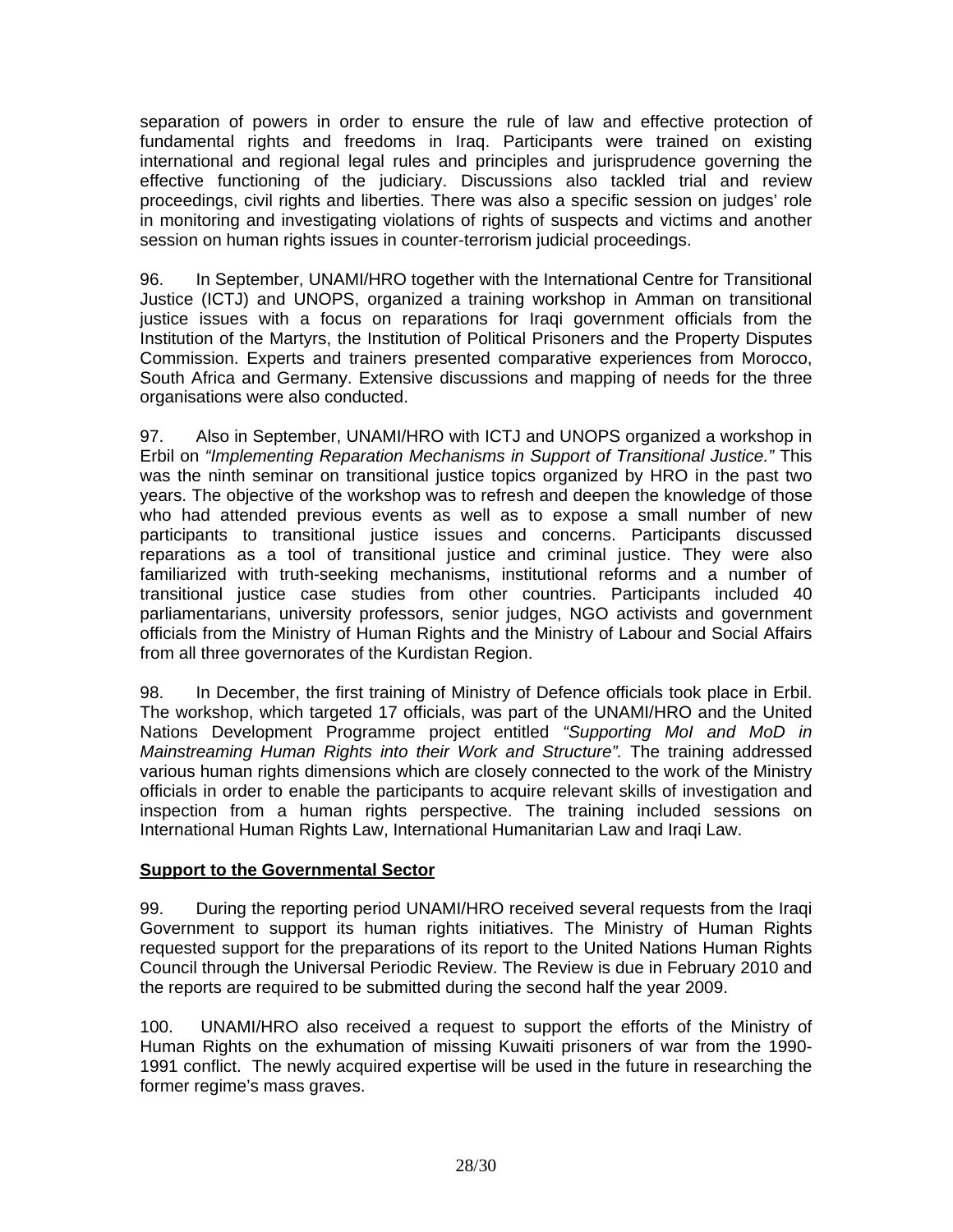101. The Council of Representatives also requested UNAMI's support in the selection of members of the recently created Independent Human Rights Commission in order to ensure that the selection of the commissioners is done in a transparent, competitive and de-politicised manner. UNAMI/HRO has developed proposals to address the Government's request and has requested necessary funding from the Iraqi Trust Fund.

102. UNAMI/HRO together with UNIFEM, UNFPA and UNHCR has been working on the finalization of a project proposal to address violence against women in Iraq. The project aims at setting monitoring and documentation mechanisms to track incidents of violence against women, and provides capacity building to the Ministry of Women's Affairs and other related government institutions to enable them to address violence against women. A component dealing with trainings and capacity building for Iraqi nongovernmental organisations working in this field is also included.

# **Support to the non-governmental sector**

103. In August, UNAMI/HRO invited 22 human rights activists representing civil society organisations and non-governmental organisations active in the field of women's rights, journalists and government officials working in protection and promotion of women's rights to a conference called "Protection of Women in Honour Crimes-Perspectives and Solutions" in Erbil. The objective of the meeting was to consult the local community, debate and discuss the most feasible measures to eliminate "honourrelated" crimes in the Kurdistan region. Participants offered suggestions and solutions in the area of prevention and protection including legislative measures and awareness campaigns. The recommendations will be reflected in the upcoming report on violence against women by ASUDA, an NGO based in the Region of Kurdistan and dedicated to the promotion of women rights.

# **Other activities**

104. UNAMI organized a series of activities to commemorate the sixtieth anniversary of the Universal Declaration of Human Rights (UDHR). These included the production of materials such as posters in Arabic and Kurdish and a calendar containing the 30 articles of UDHR which will be distributed to government ministries and institutions and to Iraqi non-governmental organisations and public institutions as part of the efforts to increase people's awareness of the basic principles and standards of human rights. In December, UNAMI organized in Baghdad an event to commemorate the Human Rights Day attended by Iraqi students, the Minister of Human Rights and members of the diplomatic community. The event included a painting competition.

105. UNAMI/HRO together with ESCWA as the lead United Nations agency, UNESCO, UNICEF and UNIFEM finalized the conceptualization and writing of a project entitled: "*Supporting Peaceful Co-Existence in Iraq through Adolescent Informal Education and Communal Awareness Raising Activities".* The Project aims to enhance inter-communal trust and cooperation in Iraq as well as reduce ethno-sectarian tensions through informal educational and communal awareness raising activities targeting Iraqi young people aged 12-15 and 15-18. The project was approved through the relevant Iraqi Trust Fund (ITF) mechanisms and will be implemented once the funds are made available to the participating agencies.